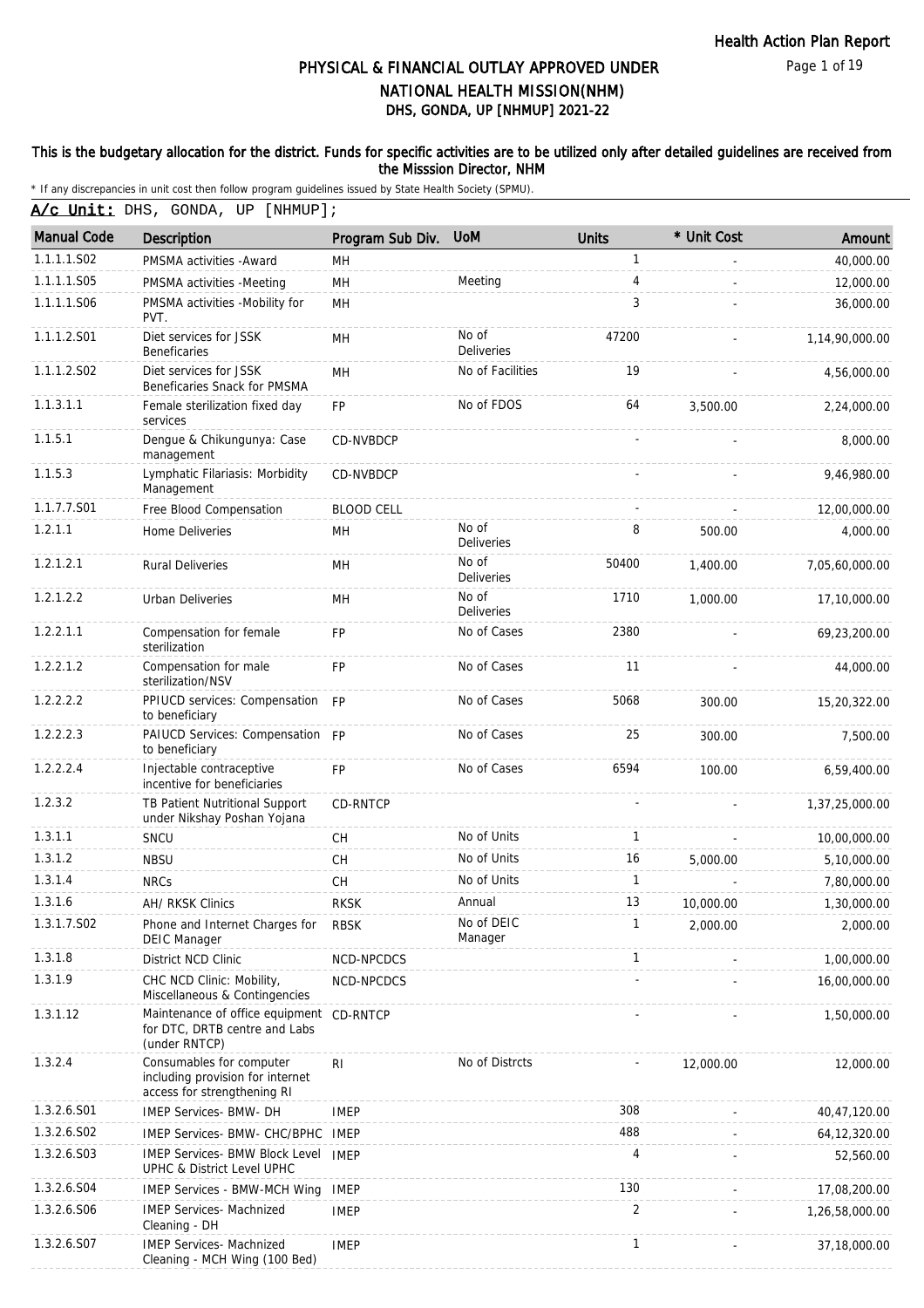### This is the budgetary allocation for the district. Funds for specific activities are to be utilized only after detailed guidelines are received from the Misssion Director, NHM

| <b>Manual Code</b> | <b>Description</b>                                                                                                                                                                                           | Program Sub Div.  | <b>UoM</b>           | <b>Units</b> | * Unit Cost | Amount         |
|--------------------|--------------------------------------------------------------------------------------------------------------------------------------------------------------------------------------------------------------|-------------------|----------------------|--------------|-------------|----------------|
| 1.3.2.6.S09        | <b>IMEP Services- Mechanized</b><br>Laundry- District Level Hospital                                                                                                                                         | <b>IMEP</b>       |                      | 2            |             | 67,91,000.00   |
| 1.3.2.6.S10        | IMEP Services- Cleaning -<br>CHC/BPHC                                                                                                                                                                        | <b>IMEP</b>       | per bed per<br>month | 488          | 548.35      | 32, 11, 138.00 |
| 1.3.2.6.S11        | IMEP Services-Cleaning - MCH<br>Wing                                                                                                                                                                         | <b>IMEP</b>       | per bed per<br>month | 30           | 548.35      | 1,97,406.00    |
| 1.3.2.6.S17        | <b>IMEP Services- Mechanized</b><br>Laundry- MCH Wing (100 Bed)                                                                                                                                              | <b>IMEP</b>       |                      | $\mathbf{1}$ |             | 13,45,000.00   |
| 2.1.3.1            | Blood collection and Transport<br>Vans                                                                                                                                                                       | <b>BLOOD CELL</b> |                      |              |             | 3,48,333.00    |
| 2.2.1              | POL for Family Planning/ Others                                                                                                                                                                              | <b>FP</b>         | No of FDOS           | 64           | 1,000.00    | 64,000.00      |
| 2.2.2              | Mobility & Communication<br>support for AH counsellors &<br><b>RKSK Coordinators</b>                                                                                                                         | <b>RKSK</b>       |                      | 36           |             | 3,27,600.00    |
| 2.2.3              | Mobility support for RBSK Mobile RBSK<br>health team                                                                                                                                                         |                   | No of Vehicle        | 32           | 33,000.00   | 1,26,72,000.00 |
| 2.2.4              | Support for RBSK: CUG<br>connection per team and rental                                                                                                                                                      | <b>RBSK</b>       | No of Team           | 32           | 200.00      | 76,800.00      |
| 2.2.10             | Kala-azar Case search/ Camp<br>Approach:<br>Mobility/POL/supervision                                                                                                                                         | CD-NVBDCP         |                      |              |             | 40,000.00      |
| 2.2.11             | Any Other                                                                                                                                                                                                    |                   |                      |              |             | 6,21,000.00    |
| 2.3.1.1.2          | Monthly Village Health and<br><b>Nutrition Days</b>                                                                                                                                                          | RI                | No of Session        | 3120         | 100.00      | 3,12,000.00    |
| 2.3.1.5            | Organizing Adolescent Health<br>day                                                                                                                                                                          | <b>RKSK</b>       | AHD                  | 384          | 2,500.00    | 9,60,000.00    |
| 2.3.1.6            | Organising Adolescent Friendly<br>Club meetings at subcentre<br>Level                                                                                                                                        | <b>RKSK</b>       | <b>AFC Meeting</b>   | 768          | 250.00      | 1,92,000.00    |
| 2.3.1.10           | Mobility support for mobile<br>health team/ TA/DA to<br>vaccinators                                                                                                                                          | R <sub>1</sub>    | No of Vehicle        | 3            | 3,96,000.00 | 11,88,000.00   |
| 2.3.1.11           | Outreach for demand<br>generation, testing and<br>treatment of Viral Hepatitis<br>through Mobile Medical<br>Units/NGOs/CBOs/etc                                                                              | CD-NVHCP          |                      |              |             | 20,000.00      |
| 2.3.2.3            | DMHP: Targeted interventions at NCD-NMHP<br>community level Activities &<br>interventions targeted at<br>schools, colleges, workplaces,<br>out of school adolescents, urban<br>slums and suicide prevention. |                   |                      | 1            |             | 6,00,000.00    |
| 2.3.3.2            | Screening and free spectacles to<br>school children                                                                                                                                                          | NCD-NPCB          | No of Cases          |              |             | 12,03,300.00   |
| 2.3.3.3            | Screening and free spectacles<br>for near work to Old Person                                                                                                                                                 | NCD-NPCB          | No of Cases          |              |             | 6,01,650.00    |
| 2.3.3.4.1          | Coverage of Public School and<br>Private school                                                                                                                                                              | NCD-NTCP          |                      | $\mathbf{1}$ |             | 4,99,660.00    |
| 2.3.3.4.5          | Sensitization campaign for<br>college students                                                                                                                                                               | NCD-NTCP          |                      | 1            |             | 2,00,000.00    |
| 3.1.1.3.2.S01      | ASHA/AWW/Volunteer Incentive<br>for detection of leprosy                                                                                                                                                     | CD-NLEP           |                      |              |             | 45,750.00      |
| 3.1.1.3.2.S02      | <b>ASHA Incentive for PB</b><br>(Treatment completion)                                                                                                                                                       | CD-NLEP           |                      |              |             | 42,000.00      |
| 3.1.1.3.2.S03      | ASHA Incentive for MB<br>(Treatment completion)                                                                                                                                                              | CD-NLEP           |                      |              |             | 43,920.00      |
| 3.1.1.3.3          | Any Other ASHS Incentives<br>(ASHA Involvement under NLEP<br>- Sensitisation)                                                                                                                                | CD-NLEP           |                      |              |             | 61,800.00      |
| 3.1.1.3.A.S07      | ASHA incentive for supporting<br>IRS / sensitizing community to                                                                                                                                              | CD-NVBDCP         |                      |              |             | 300.00         |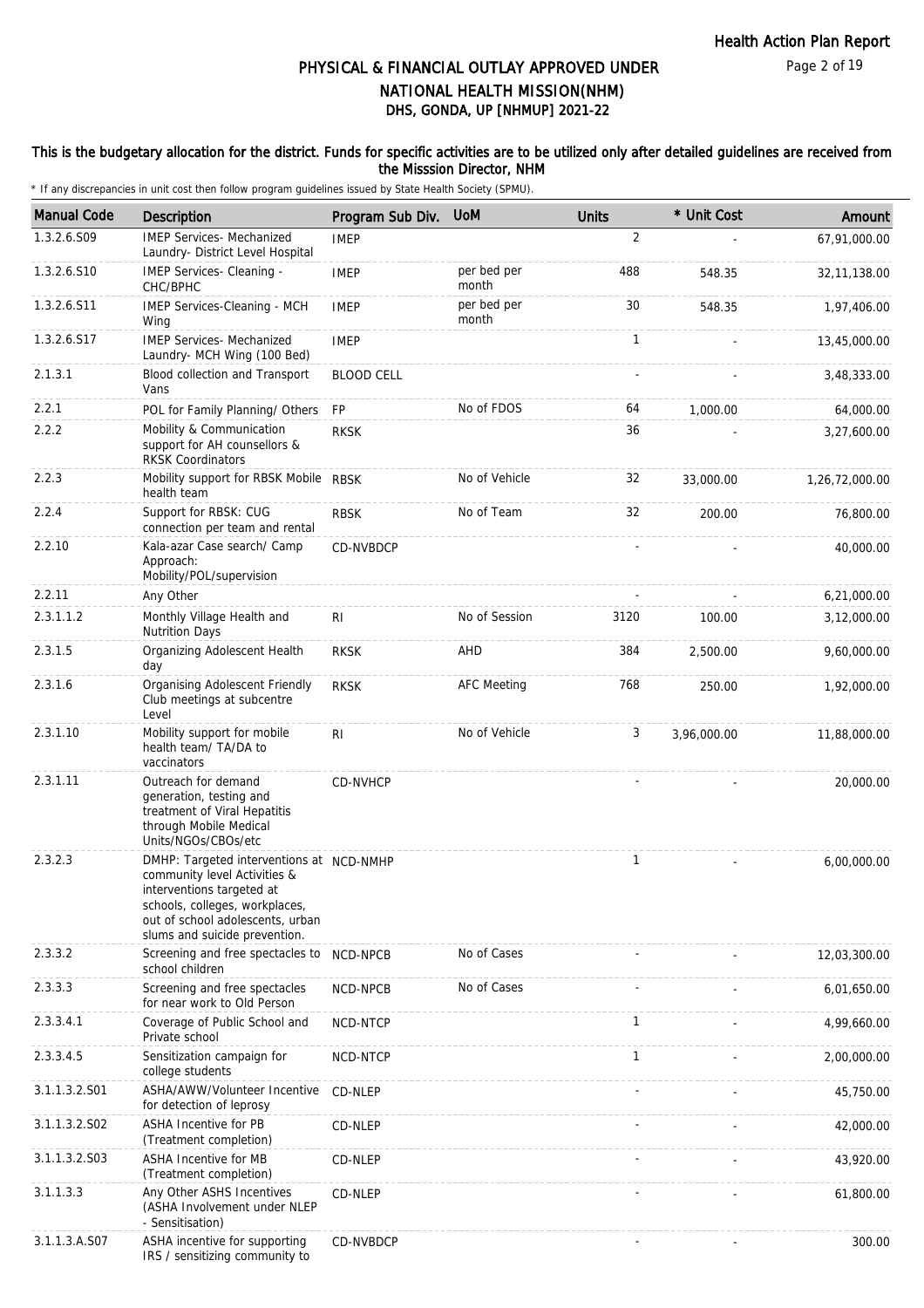### This is the budgetary allocation for the district. Funds for specific activities are to be utilized only after detailed guidelines are received from the Misssion Director, NHM

| <b>Manual Code</b> | Description                                                                                                          | Program Sub Div. | <b>UoM</b>                               | <b>Units</b> | * Unit Cost | Amount         |
|--------------------|----------------------------------------------------------------------------------------------------------------------|------------------|------------------------------------------|--------------|-------------|----------------|
|                    | accept IRS and Referral /<br>Ensuring treatment for Kala-azar<br>cases                                               |                  |                                          |              |             |                |
| 3.1.1.3.A.S01      | ASHA Incentive/ Honorarium for<br>Malaria and LLIN Distribution                                                      | CD-NVBDCP        |                                          |              |             | 2,25,000.00    |
| 3.1.1.3.A.S02      | ASHA Incentive for Dengue and<br>Chikungunya                                                                         | CD-NVBDCP        |                                          |              |             | 31,86,000.00   |
| 3.1.1.3.A.S04      | ASHA incentive for referral of<br>AES/JE cases to the nearest<br>CHC/DH/Medical College                              | CD-NVBDCP        |                                          |              |             | 10,000.00      |
| 3.1.1.3.A.S05      | Honorarium for Drug Distribution CD-NVBDCP<br>including ASHAs and supervisors<br>involved in MDA                     |                  |                                          |              |             | 98,73,540.00   |
| 3.1.1.2            | <b>ASHA Incentive under NIDDCP</b>                                                                                   | NCD-NIDDCP       | No of ASHA                               |              |             | 2,38,950.00    |
| 3.1.1.4.A.1.S01    | ASHA Incentive Filling of CBAC<br>forms and familly folder of<br>patients with confirm NCD cases                     | CP               | No. of<br>Beneficiaries                  |              | 10.00       | 43,70,440.00   |
| 3.1.1.1.4.S09.A    | <b>ASHA incentive for HRP</b><br>identification and follow up                                                        | MН               | No of HRP                                | 1500         | 300.00      | 4,50,000.00    |
| 3.1.1.1.1.S01      | JSY Incentive to ASHA                                                                                                | MН               | No of<br>Deliveries                      | 47700        |             | 2,86,20,000.00 |
| 3.1.1.1.1.S03      | National Iron Plus Incentive for<br>mobilizing children and/or<br>ensuring compliance and<br>reporting (6-59 months) | CH.              | No of ASHA                               | 3127         | 50.00       | 9,38,100.00    |
| 3.1.1.1.2.S01      | ASHA incentive under MAA<br>programme @ Rs 100 per ASHA<br>for quarterly mother's meeting                            | <b>CH</b>        | No of ASHA                               | 3127         | 100.00      | 12,50,800.00   |
| 3.1.1.1.2.S02      | Incentive for Home Based<br>Newborn Care programme                                                                   | СH               | No. of Child                             | 73424        | 250.00      | 1,83,56,000.00 |
| 3.1.1.1.2.S04      | Incentive for referral of SAM<br>cases to NRC and for follow up<br>of discharge SAM children from<br><b>NRCs</b>     | CH               | No.of SAM<br>Child referal &<br>followup | $\mathbf{1}$ | 150.00      | 28,800.00      |
| 3.1.1.1.2.S05      | Incentive for National<br>Deworming Day for mobilising<br>out of school children                                     | <b>RKSK</b>      | <b>ASHA</b>                              | 3315         | 100.00      | 3,31,500.00    |
| 3.1.1.1.2.S06      | Incentive for IDCF for<br>prophylactic distribution of ORS<br>to family with under-five<br>children.                 | CH               | No of ASHA                               | 3127         | 100.00      | 3,12,700.00    |
| 3.1.1.1.2.S07      | Incentive to ASHA for Quaterly<br>Visit Under HBYC                                                                   | СH               | No of Children                           | 44817        | 50.00       | 1,12,04,250.00 |
| 3.1.1.1.3.S01      | ASHA Incentive under<br>Immunzation                                                                                  | <b>RI</b>        | No of Children                           | 81590        | 225.00      | 1,83,57,840.00 |
| 3.1.1.1.4.S08      | ASHA incentive for injectable<br>contraceptive (Antara)                                                              | FP               | No of Cases                              | 5072         | 100.00      | 5,07,200.00    |
| 3.1.1.1.4.S09.B    | Reimbursement of travel<br>expenses for accompanying a<br>women to facility for medical<br>abortion                  | <b>FP</b>        | No of Cases                              | 40           | 225.00      | 9,000.00       |
| 3.1.1.1.4.S09.C    | Reimbursement of travel<br>expenses for accompanying a<br>women to facility for surgical<br>abortion (MVA/EVA)       | <b>FP</b>        | No of Cases                              | 40           | 150.00      | 6,000.00       |
| 3.1.1.1.4.S01      | <b>ASHA Incentives under Saas</b><br>Bahu Sammellan                                                                  | FP               | No of Events                             | 2525         | 100.00      | 2,52,500.00    |
| 3.1.1.1.4.S02      | ASHA Incentives under Nayi Pehl FP<br>Kit                                                                            |                  | No of Kits                               | 12508        | 100.00      | 12,50,800.00   |
| 3.1.1.1.4.S04      | ASHA PPIUCD incentive for<br>accompanying the client for<br>PPIUCD insertion                                         | <b>FP</b>        | No of Cases                              | 7234         | 150.00      | 10,85,172.00   |
| 3.1.1.1.4.S05      | ASHA PAIUCD incentive for                                                                                            | <b>FP</b>        | No. of cases                             | 25           | 150.00      | 3,750.00       |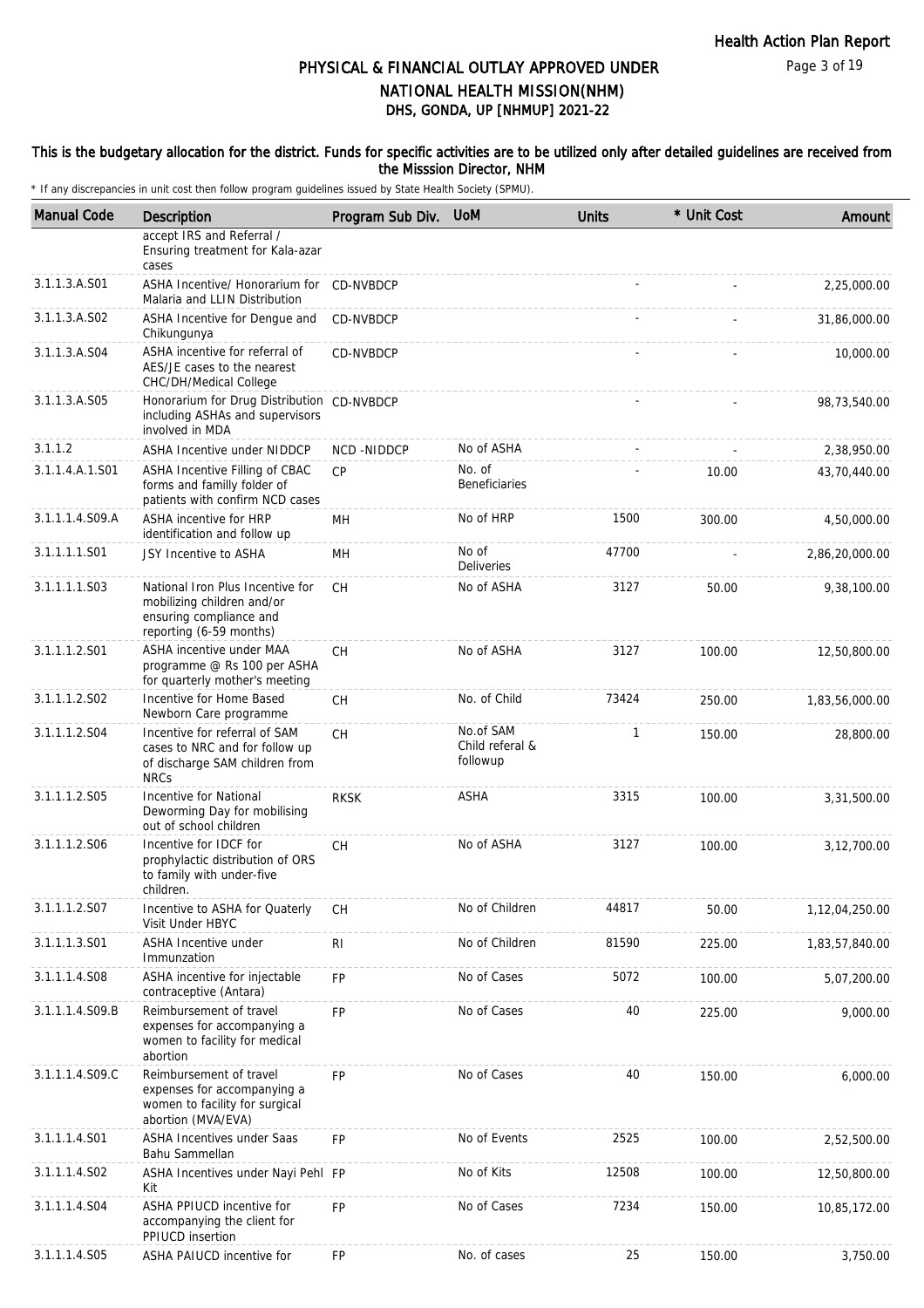### This is the budgetary allocation for the district. Funds for specific activities are to be utilized only after detailed guidelines are received from the Misssion Director, NHM

| <b>Manual Code</b> | Description                                                                                                         | Program Sub Div. | <b>UoM</b>                            | <b>Units</b> | * Unit Cost | Amount          |
|--------------------|---------------------------------------------------------------------------------------------------------------------|------------------|---------------------------------------|--------------|-------------|-----------------|
|                    | accompanying the client for<br>PAIUCD insertion                                                                     |                  |                                       |              |             |                 |
| 3.1.1.1.4.S06.A    | ASHA incentive under ESB<br>scheme for promoting spacing of<br>births between 02 children                           | <b>FP</b>        | No. of cases                          | 1763         | 500.00      | 8,81,500.00     |
| 3.1.1.1.4.S06.B    | ASHA incentive under ESB<br>scheme for promoting spacing of<br>02 years after marriage                              | FP               | No. of cases                          | 1169         |             | 5,84,500.00     |
| 3.1.1.1.4.S07      | ASHA incentive under ESB<br>scheme for promoting Adoption<br>of Limiting Method upto Two<br>Children                | FP               | No of Cases                           | 382          | 1,000.00    | 3,82,000.00     |
| 3.1.1.1.5.S02      | Incentive for mobilizing<br>adolescents and community for<br>AHD                                                    | <b>RKSK</b>      | ASHA                                  | 480          | 200.00      | 3,84,000.00     |
| 3.1.1.5            | ASHA incentives for routine<br>activities                                                                           | <b>CP</b>        | No. of Rural &<br>Rurban ASHA         |              | 2,000.00    | 8,41,32,000.00  |
| 3.1.1.6.S01        | Incentive to ASHA Facilitator for<br>CBAC, HRP and SAM Tracking                                                     | CP               | No of AF                              |              | 1,700.00    | 32,64,000.00    |
| 3.1.1.6.S02        | Incentive to ASHA for Health<br>Promotion Day                                                                       | <b>CP</b>        | No. of Rural &<br>Rurban ASHA         |              | 200.00      | 84, 13, 200. 00 |
| 3.1.1.6.S03        | Incentive to ASHA under PMMVY                                                                                       | CP               | No. of<br>Beneficiaries               |              | 100.00      | 24,73,100.00    |
| 3.1.1.6.S04        | ASHA Beema- Pradhan Mantri<br>Jeevan Jyoti & Suraksh Bima<br>Yojna                                                  | <b>CP</b>        |                                       |              |             | 11,29,542.00    |
| 3.1.1.6.S05        | Mother Group Meeting                                                                                                | СP               | No. of Rural &<br>Rurban ASHA         |              |             | 98,92,400.00    |
| 3.1.3.1.1.S01      | Asha/ Asha Sangni Uniform                                                                                           | СP               | No. of<br>Rural, Rurban<br>ASHA & AF  |              | 600.00      | 22, 15, 800.00  |
| 3.1.3.1.1.S02      | Asha/ Asha Sangni Umbrella                                                                                          | <b>CP</b>        | No. of<br>Rural, Rurban<br>ASHA & AF  |              | 200.00      | 7,38,600.00     |
| 3.1.3.1.3          | Awards to ASHA's/Link workers                                                                                       | <b>CP</b>        | No. of<br>Rural.Urban<br>,Rurban ASHA |              | 300.00      | 10,49,900.00    |
| 3.1.3.1.6          | Supervision costs by ASHA<br>facilitators (Shangni) (12<br>months)                                                  | CP               | No of AF                              |              | 7,200.00    | 1,38,24,000.00  |
| 3.1.1.1.3.S02.A    | Mobilization of children through RI<br>ASHA or other mobilizers                                                     |                  | No of Session                         | 32741        | 150.00      | 49, 11, 150.00  |
| 3.1.3.5.S01        | Incentive for other link workers<br>for Prepration of Due List of<br>Childrens to be immunized                      | RI.              | No of Session                         | 3696         | 100.00      | 3,69,600.00     |
| 3.1.2.10.S03       | Incentive to ASHA Cluster<br>Meeting                                                                                | CP               |                                       |              |             | 45,90,300.00    |
| 3.1.2.1.S01        | <b>Induction Training</b>                                                                                           | <b>CP</b>        | No of Batch                           |              | 1,28,000.00 | 12,80,000.00    |
| 3.2.3.1.1          | <b>Treatment Supporter</b><br>Honorarium (Rs 1000)                                                                  | CD-RNTCP         |                                       |              |             | 36,00,000.00    |
| 3.2.3.1.2          | <b>Treatment Supporter</b><br>Honorarium (Rs 5000)                                                                  | CD-RNTCP         |                                       |              |             | 5,94,000.00     |
| 3.2.3.1.3          | Incentive for informant (Rs 500)                                                                                    | CD-RNTCP         |                                       |              |             | 4,63,500.00     |
| 3.2.3.1.4.S01      | State/District TB Forums                                                                                            | CD-RNTCP         |                                       |              |             | 5,000.00        |
| 3.2.3.1.4.S02      | Community Engagement<br>activities /Incentive for<br>community<br>volunteers/supervisors /LT etc<br>undertaking ACF | CD-RNTCP         |                                       |              |             | 26,25,000.00    |
| 3.2.1.1.S02        | Other activities under Mission<br>Parivar Vikas: Demand<br>Generation (Saas Bahu<br>Sammellan)                      | <b>FP</b>        | No of Events                          | 2525         | 1,500.00    | 37,87,500.00    |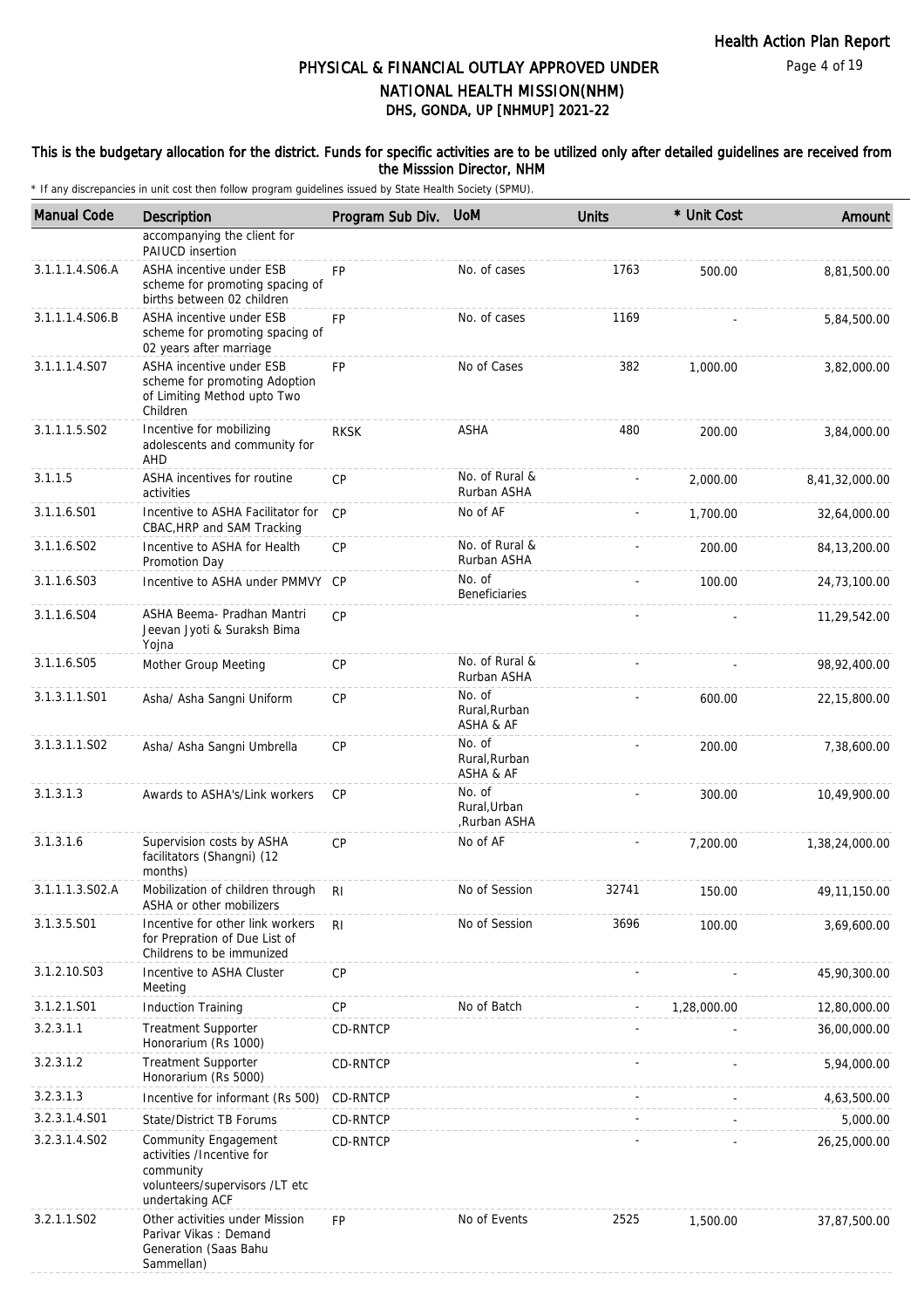Page 5 of 19

# DHS, GONDA, UP [NHMUP] 2021-22 PHYSICAL & FINANCIAL OUTLAY APPROVED UNDER NATIONAL HEALTH MISSION(NHM)

### This is the budgetary allocation for the district. Funds for specific activities are to be utilized only after detailed guidelines are received from the Misssion Director, NHM

| <b>Manual Code</b> | Description                                                                                                                       | Program Sub Div.  | <b>UoM</b>                               | <b>Units</b>   | * Unit Cost | Amount         |
|--------------------|-----------------------------------------------------------------------------------------------------------------------------------|-------------------|------------------------------------------|----------------|-------------|----------------|
| 3.2.1.2            | Incentives for Peer Educators                                                                                                     | <b>RKSK</b>       | Peer Educator                            | 1920           | 50.00       | 11,52,000.00   |
| 3.2.2.1.2.S09      | Kala-azar: Operational cost for<br>spray including spray wages                                                                    | CD-NVBDCP         |                                          |                |             | 16,426.00      |
| 3.3.2              | Orientation Workshops,<br>Trainings and capacity building<br>of PRI for RKS at District Health<br>Societies, CHC and PHC          | CP                |                                          |                |             | 13,03,500.00   |
| 3.3.3.2            | Training of PRI's<br>representatives/ Police<br>personnel/ Teachers/ Transport<br>personnel/ NGO personnel/<br>other stakeholders | NCD-NTCP          |                                          | $\mathbf{1}$   |             | 30,000.00      |
| 3.3.3.3            | Training of PRI under National<br>Program for Climate Change and<br>Human Health (NPCCHH)                                         | NCD-NPCCHH        |                                          | $\mathbf{1}$   |             | 70,000.00      |
| 3.3.4.S01          | <b>AAA Platform</b>                                                                                                               | <b>CP</b>         | No. of Rural &<br>Rurban ASHA            |                | 75.00       | 51,05,250.00   |
| 4.1.1              | <b>District Hospitals</b>                                                                                                         | <b>CP</b>         | No. of DH                                | 2              | 5,00,000.00 | 10,00,000.00   |
| 4.1.3              | <b>Community Health Centers</b>                                                                                                   | <b>CP</b>         | No of CHC                                | 16             | 2,50,000.00 | 40,00,000.00   |
| 4.1.4              | Primary Health Centers                                                                                                            | <b>CP</b>         | No of PHC                                | 50             | 87,500.00   | 43,75,000.00   |
| 4.1.5              | Sub Centers                                                                                                                       | CP                | No. of Sub<br>Centre                     |                | 10,000.00   | 32,20,000.00   |
| 4.1.6              | Village Health Sanitation &<br><b>Nutrition Committee</b>                                                                         | CP                | No. of VHSNC                             |                | 10,000.00   | 1,54,10,000.00 |
| 4.1.7.S01          | H&WC Additional Untied Grant-<br><b>SC</b>                                                                                        | CP                | No. of HWC-<br><b>SC</b>                 |                | 30,000.00   | 72,00,000.00   |
| 4.1.7.S02          | H&WC Additional Untied Grant-<br>PHC                                                                                              | <b>CP</b>         | No. of HWC-<br>PHC                       |                | 50,000.00   | 21,50,000.00   |
| 5.1.1.2.8          | Infrastructure strengthening of<br>SC to H&WC                                                                                     | <b>CP</b>         | No. of HWC-<br>SC                        |                | 7,00,000.00 | 4,06,00,000.00 |
| 5.1.1.2.9          | Infrastructure strengthening of<br>PHC to H&WC                                                                                    | CP                | No. of HWC-<br>PHC                       |                | 2,74,000.00 | 32,88,000.00   |
| 5.1.2              | Sub Centre Rent and<br>Contingencies                                                                                              | <b>CP</b>         |                                          |                |             | 52,38,000.00   |
| 5.3.3              | Blood bank/ Blood storage/ Day<br>care centre for<br>hemoglobinopathies                                                           | <b>BLOOD CELL</b> | Lumpsump                                 |                |             | 50,000.00      |
| 5.3.9              | Safety Pits                                                                                                                       | R <sub>l</sub>    | No of piece                              | 16             | 6,000.00    | 96,000.00      |
| 5.3.13             | ICU Establishment in Endemic<br>District                                                                                          | CD-NVBDCP         |                                          |                |             | 1,98,000.00    |
| 5.3.14             | Civil Works under RNTCP                                                                                                           | CD-RNTCP          |                                          |                |             | 1,60,000.00    |
| 6.1.1.1.2.S02      | FRU Strengthening                                                                                                                 | MH                | List of<br><b>Different</b><br>Equipment |                |             | 10,41,198.00   |
| 6.1.1.1.5          | Any other Equipment<br>(Instrument and Equipment for<br>HWC)                                                                      | MH                | List of<br><b>Different</b><br>Equipment | 4              |             | 8,00,000.00    |
| 6.1.1.3.3          | Minilap kits                                                                                                                      | FP                | No of Kits                               | 10             | 3,000.00    | 30,000.00      |
| 6.1.1.3.5          | PPIUCD forceps                                                                                                                    | FP                | No of Kelly<br>forcep                    | 70             | 600.00      | 42,000.00      |
| 6.1.1.5.1          | Equipment for Mobile health<br>teams                                                                                              | <b>RBSK</b>       | No of Team                               | $\overline{2}$ | 15,000.00   | 30,000.00      |
| 6.1.5.1.1          | Grant-in-aid for Vision Centre<br>(PHC) (Govt.)                                                                                   | NCD-NPCB          |                                          |                |             | 1,00,000.00    |
| 6.1.1.21.1         | Recurring GIA: Machinery &<br>Equipment for DH                                                                                    | NCD-NPHCE         |                                          | $\mathbf{1}$   |             | 1,50,000.00    |
| 6.1.2.6.F1.S03     | IT Recurring Expenses for PHC                                                                                                     | <b>CP</b>         |                                          |                |             | 1,55,000.00    |
| 6.1.2.6.F1.S04     | Laptop for HWC-PHC                                                                                                                | CP                |                                          |                |             | 7,80,000.00    |
| 6.1.4.3.1          | <b>MCR</b>                                                                                                                        | CD-NLEP           |                                          |                |             | 40,000.00      |
| 6.1.4.3.2          |                                                                                                                                   |                   |                                          |                |             |                |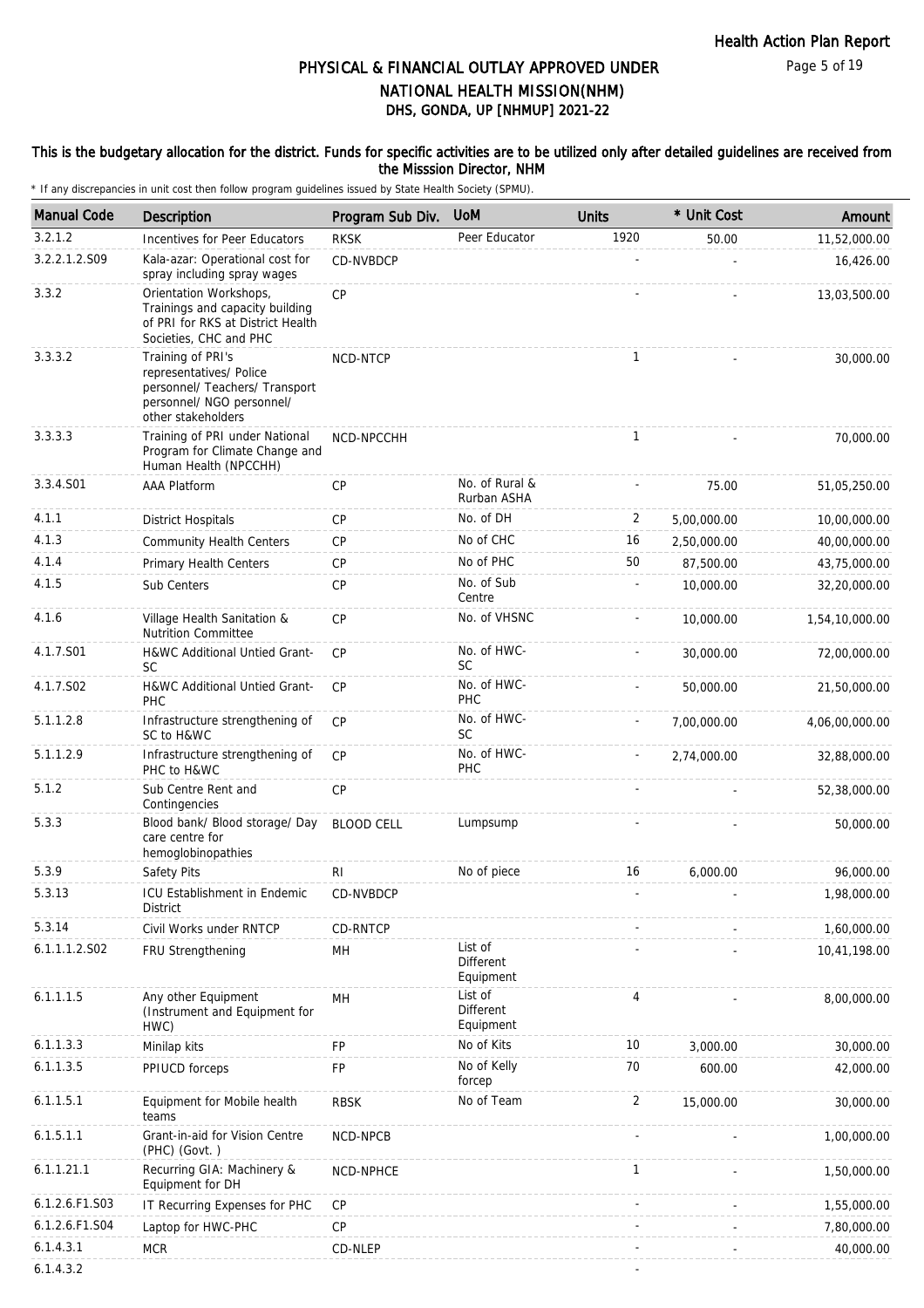### This is the budgetary allocation for the district. Funds for specific activities are to be utilized only after detailed guidelines are received from the Misssion Director, NHM

| <b>Manual Code</b> | Description                                                                                                 | Program Sub Div.  | <b>UoM</b>                 | <b>Units</b> | * Unit Cost | Amount       |
|--------------------|-------------------------------------------------------------------------------------------------------------|-------------------|----------------------------|--------------|-------------|--------------|
|                    | Aids/Appliance                                                                                              | CD-NLEP           |                            |              |             | 17,000.00    |
| 6.1.4.3.3          | Equipment                                                                                                   | CD-NLEP           |                            |              |             | 5,000.00     |
| 6.1.6.1            | Repairs of Laparoscopes                                                                                     |                   | No of<br>Laproscopes       | 1            | 25,000.00   | 25,000.00    |
| 6.2.1.1.A7.S05.a   | Drugs & Consumables Normal<br>Delivery L1 Facility                                                          | MН                | No of<br><b>Deliveries</b> | 7400         |             | 1,48,000.00  |
| 6.2.1.1.A7.S05.b   | Drugs & Consumables Normal<br>Delivery L2 Facility                                                          | MH                | No of<br><b>Deliveries</b> | 29900        |             | 11,96,000.00 |
| 6.2.1.1.A7.S05.c   | Drugs & Consumables Normal<br>Delivery L3 Facility                                                          | MH                | No of<br><b>Deliveries</b> | 17300        |             | 13,84,000.00 |
| 6.2.1.1.A7.S05.d   | Drugs & Consumables Caesarean MH<br>Delivery L3 Facility                                                    |                   | No of<br><b>Deliveries</b> | 4100         |             | 14,76,000.00 |
| 6.2.1.2.2.12       | AEFI kit under RI Program                                                                                   | RI                | No. of Kits                | 95           | 200.00      | 19,000.00    |
| 6.2.1.3.1          | Nayi Pehl Kit                                                                                               | FP                | No of Kits                 | 12508        | 220.00      | 27,51,760.00 |
| 6.2.1.5.1          | Medicine for Mobile health team                                                                             | <b>RBSK</b>       | No of Team                 | 32           | 5,000.00    | 1,60,000.00  |
| 6.2.1.6.1          | Red/Black plastic bags et                                                                                   | R <sub>l</sub>    | No of Session              | 15600        | 9.00        | 1,40,400.00  |
| 6.2.1.6.2          | Bleach/Hypochlorite solution/<br>Twin bucket                                                                | <b>RI</b>         | No of Facilities           |              |             | 30,000.00    |
| 6.2.2.1.1          | New ASHA Drug Kits                                                                                          | <b>CP</b>         | No of ASHA                 |              | 750.00      | 2,19,000.00  |
| 6.2.2.1.4          | Replenishment of ASHA HBNC<br>kits                                                                          | <b>CP</b>         | No of ASHA                 |              | 150.00      | 4,26,750.00  |
| 6.2.2.2.2          | Drugs and Supplies for blood<br>related disorders-<br>Haemoglobinopathies                                   | <b>BLOOD CELL</b> |                            |              |             | 1,50,000.00  |
| 6.2.2.4.1          | Drugs & Supplies for Ayush                                                                                  | AYUSH             | No of Doctors              | 33           | 50,000.00   | 16,50,000.00 |
| 6.2.2.6.1          | Lab strengthening of SHC - HWC CP                                                                           |                   |                            |              |             | 40,42,500.00 |
| 6.2.2.6.2          | Lab strengthening of PHC - HWC CP                                                                           |                   |                            |              |             | 24,90,000.00 |
| 6.2.3.1.1          | Chloroquine phosphate tablets                                                                               | CD-NVBDCP         |                            |              |             | 15,000.00    |
| 6.2.3.1.2          | Primaquine tablets 2.5 mg                                                                                   | CD-NVBDCP         |                            |              |             | 7,500.00     |
| 6.2.3.1.3          | Primaquine tablets 7.5 mg                                                                                   | CD-NVBDCP         |                            |              |             | 15,000.00    |
| 6.2.3.1.8          | Dengue NS1 antigen kit                                                                                      | CD-NVBDCP         |                            |              |             | 11,000.00    |
| 6.2.3.1.12         | RDT Malaria - bi-valent (For Non CD-NVBDCP<br>Project states)                                               |                   |                            |              |             | 2,13,500.00  |
| 6.2.3.2.1          | Supportive drugs, lab. Reagents CD-NLEP                                                                     |                   |                            |              |             | 13,000.00    |
| 6.2.3.3.1          | Laboratory Materials                                                                                        | CD-RNTCP          |                            |              |             | 24,30,000.00 |
| 6.2.3.3.2          | Procurement of Drugs                                                                                        | CD-RNTCP          |                            |              |             | 12,50,000.00 |
| 6.2.4.1.1          | Assistance for<br>consumables/drugs/medicines to<br>the Govt./District Hospital for<br>Cat sx etc           | NCD-NPCB          | No of Cases                |              |             | 21,16,800.00 |
| 6.2.4.5.1          | Drugs & Consumables for NCD<br>Management (incl. Diabetes,<br>Hypertension, Strokes etc) for<br>whole dist. | NCD-NPCDCS        |                            | $\mathbf{1}$ |             | 2,00,000.00  |
| 6.2.4.5.3          | Drugs & Diagnostic for NCD<br>Management incl. Diabetes,<br>Hypertension, Strokes etc                       | NCD-NPCDCS        |                            |              |             | 4,80,000.00  |
| $6.1.3.2.a.$ S01   | Free Diagnostics for Pregnant<br>women under JSSK - USG on<br>PPP for PMSMA                                 | MH                | No of ANC                  | 1200         |             | 3,60,000.00  |
| 6.1.3.2.a.S02      | Free Diagnostics for Pregnant<br>women under JSSK- AVD for for<br>HIV & Syphilis at VHNDs                   | MН                | No of ANC                  | 406          |             |              |
| 6.1.3.2.a.S03      | Free Diagnostics for Pregnant<br>women under JSSK-MH                                                        | MН                | No of ANC                  | 91000        |             | 9,10,000.00  |
| 6.1.3.2.b          | Free Diagnostics for Sick infants<br>under JSSK                                                             | CH.               | No of Units                | 1            |             | 1,20,000.00  |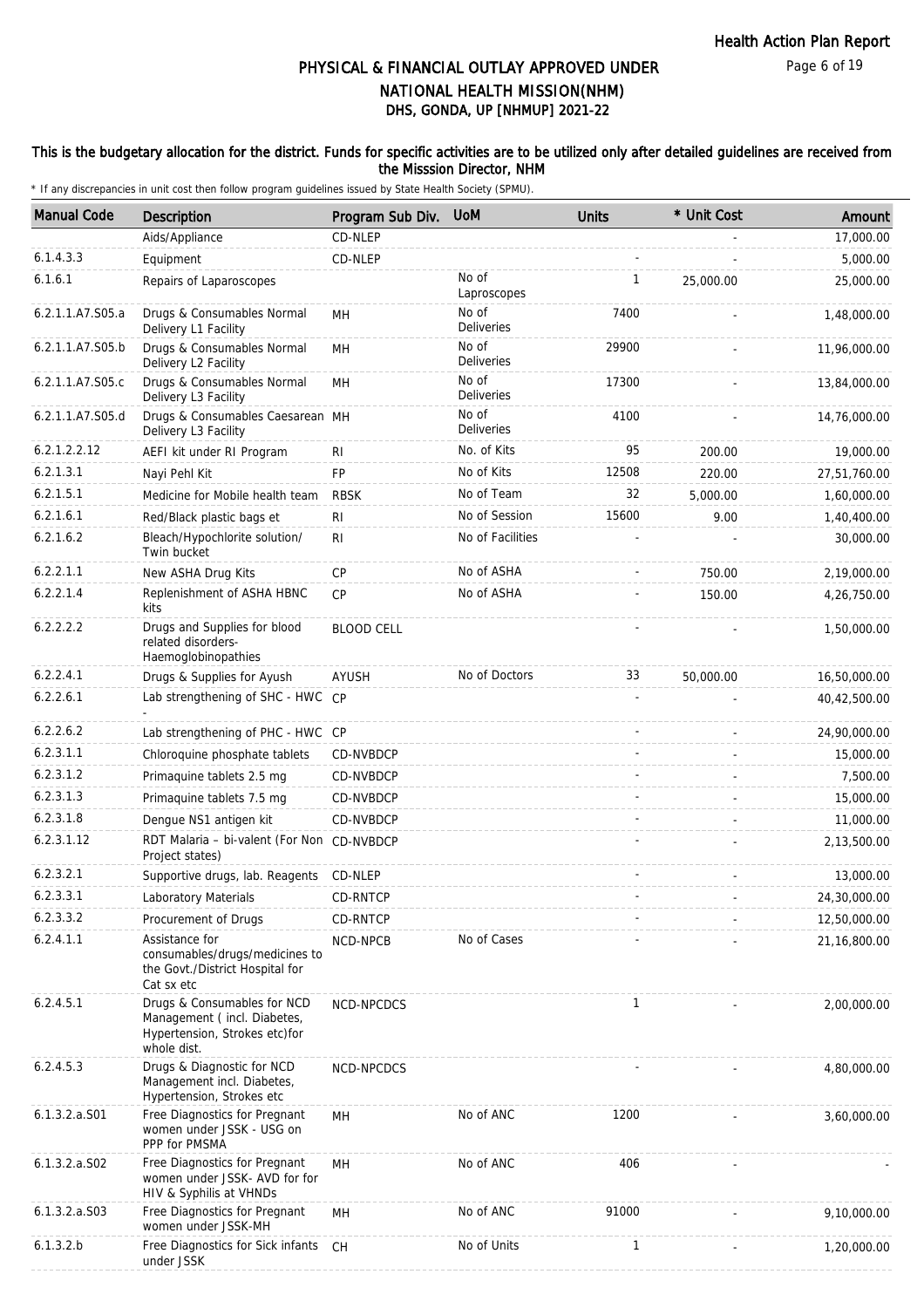### This is the budgetary allocation for the district. Funds for specific activities are to be utilized only after detailed guidelines are received from the Misssion Director, NHM

| <b>Manual Code</b> | <b>Description</b>                                                                       | Program Sub Div. UoM |                                                           | <b>Units</b> | * Unit Cost | Amount            |
|--------------------|------------------------------------------------------------------------------------------|----------------------|-----------------------------------------------------------|--------------|-------------|-------------------|
| 6.3.1.S03          | Any other (please specify)                                                               |                      |                                                           |              |             | 4,14,00,000.00    |
| 7.5.1              | Tribal Patient Support &<br><b>Transportation Charges</b>                                | CD-RNTCP             |                                                           |              |             | 1,45,200.00       |
| 7.5.2              | Sample collecton &<br>transportation charges                                             | CD-RNTCP             |                                                           |              |             | 4,45,875.00       |
| 8.1.1.1            | ANMs - MH                                                                                | MН                   | No of MH ANM                                              | 327          |             | 6, 17, 59, 290.00 |
| 8.1.1.1.S01        | ANM For New Sub-Center - CP                                                              | CP                   |                                                           |              |             | 1,70,75,390.00    |
| 8.1.1.2.S01        | Staff Nurses-100 Beded MCH<br>Wing Neotology                                             | MH                   | No of MCH<br>Neonatology<br>trained Staff<br><b>Nurse</b> |              |             | 61,76,408.00      |
| 8.1.1.2.S02        | Staff Nurses-100 Beded MCH<br>Wing nursing sister                                        | MH                   | No of MCH<br><b>Nursing Sister</b>                        |              |             | 12,44,938.00      |
| 8.1.1.2.S03        | Staff Nurses-CD-NVBDCP-AES/JE CD-NVBDCP                                                  |                      |                                                           | 56           |             | 1,01,02,056.00    |
| 8.1.1.2.S05        | Staff Nurses-MH                                                                          | MH                   | No of MH<br><b>Staff Nurse</b>                            | 95           |             | 2,91,18,978.00    |
| 8.1.1.2.S11        | Staff Nurse HWC - CP                                                                     | CP                   |                                                           |              |             | 79,19,013.00      |
| 8.1.1.2.S12        | Staff Nurses HWC - MH                                                                    | MH                   |                                                           | 12           |             | 14,40,936.00      |
| 8.1.1.5.S01        | Laboratory Technicians -100<br>Beded MCH Wing                                            | MH                   | No of MCH<br>Laboratory<br>Technician                     |              |             | 10,42,842.00      |
| 8.1.1.5.S02        | Laboratory Technicians -HR                                                               | <b>HR</b>            |                                                           | 4            |             | 10,59,264.00      |
| 8.1.1.5.S04        | Laboratory Technicians - RNTCP                                                           | CD-RNTCP             |                                                           |              |             | 35,66,696.00      |
| 8.1.1.6.S05        | OT Technician                                                                            | <b>MIS</b>           | No of MH OT<br>technician                                 |              |             | 5,29,200.00       |
| 8.1.1.6.S06        | OT Technician-MCH Wing                                                                   | MH                   | No of MCH OT<br>Technician                                |              |             | 3,48,035.00       |
| 8.1.1.9            | Radiographer/ X-ray technician                                                           | <b>HR</b>            |                                                           | 3            |             | 5,51,430.00       |
| 8.1.1.12.S02       | Para Medical Worker CD-NLEP                                                              | CD-NLEP              |                                                           |              |             | 2,45,045.00       |
| 8.1.2.1.S01        | Obstetricians and Gynaecologists MH<br>-100 Beded MCH Wing                               |                      | No of MCH<br>Obstetricians<br>and<br>Gynaecologist<br>S   |              |             | 32,40,000.00      |
| 8.1.2.1.S04        | Obstetricians and Gynaecologists MH<br>-MH                                               |                      | No of MH<br>Obstetricians<br>and<br>Gynaecologist<br>S    |              |             | 32,40,000.00      |
| 8.1.2.2.S01        | Paediatricians- 100 Beded MCH<br>Wing                                                    | MН                   | No of MCH<br>Pediatrician                                 |              |             | 32,40,000.00      |
| 8.1.2.2.S03        | Paediatricians-CD-NVBDCP-<br>AES/JE                                                      | CD-NVBDCP            |                                                           | 2            |             | 28,80,000.00      |
| 8.1.2.3.S02        | Anaesthetists -100 Beded MCH<br>Wing                                                     | MН                   | No of MCH<br>Anesthetic                                   |              |             | 32,40,000.00      |
| 8.1.2.3.S05        | Anaesthetists -MH                                                                        | MH                   | No of MH<br>Anesthetic                                    |              |             | 32,40,000.00      |
| 8.1.2.5.S01        | Radiologists- 100 Beded MCH<br>Wing                                                      | MH                   | No of MCH<br>Radiologist                                  |              |             | 11,70,000.00      |
| 8.1.2.6.S01        | Pathologists/ Haemotologists-<br>100 Beded MCH Wing                                      | MH                   | No of MCH<br>Pathologist                                  |              |             | 10,80,000.00      |
| 8.1.3.5.S01        | Ophthalmologists-NCD-NPCB                                                                | NCD-NPCB             |                                                           |              |             | 11,59,804.00      |
| 8.1.3.10.S01       | FRU Operationalization for<br>Gynae & anesthetist specialist on<br>call from govt sector | MH                   | No of C<br>Section                                        | 8            |             | 24,000.00         |
| 8.1.3.10.S02       | FRU Operationalization<br>Gynecologists specialist on call<br>from pvt sector            | MH                   | No of C<br>Section                                        | 4            |             | 18,000.00         |
| 8.1.3.10.S03       | FRU Operationalization<br>anesthetist specialist on call for                             | MH                   | No of C<br>Section                                        | 4            |             | 12,000.00         |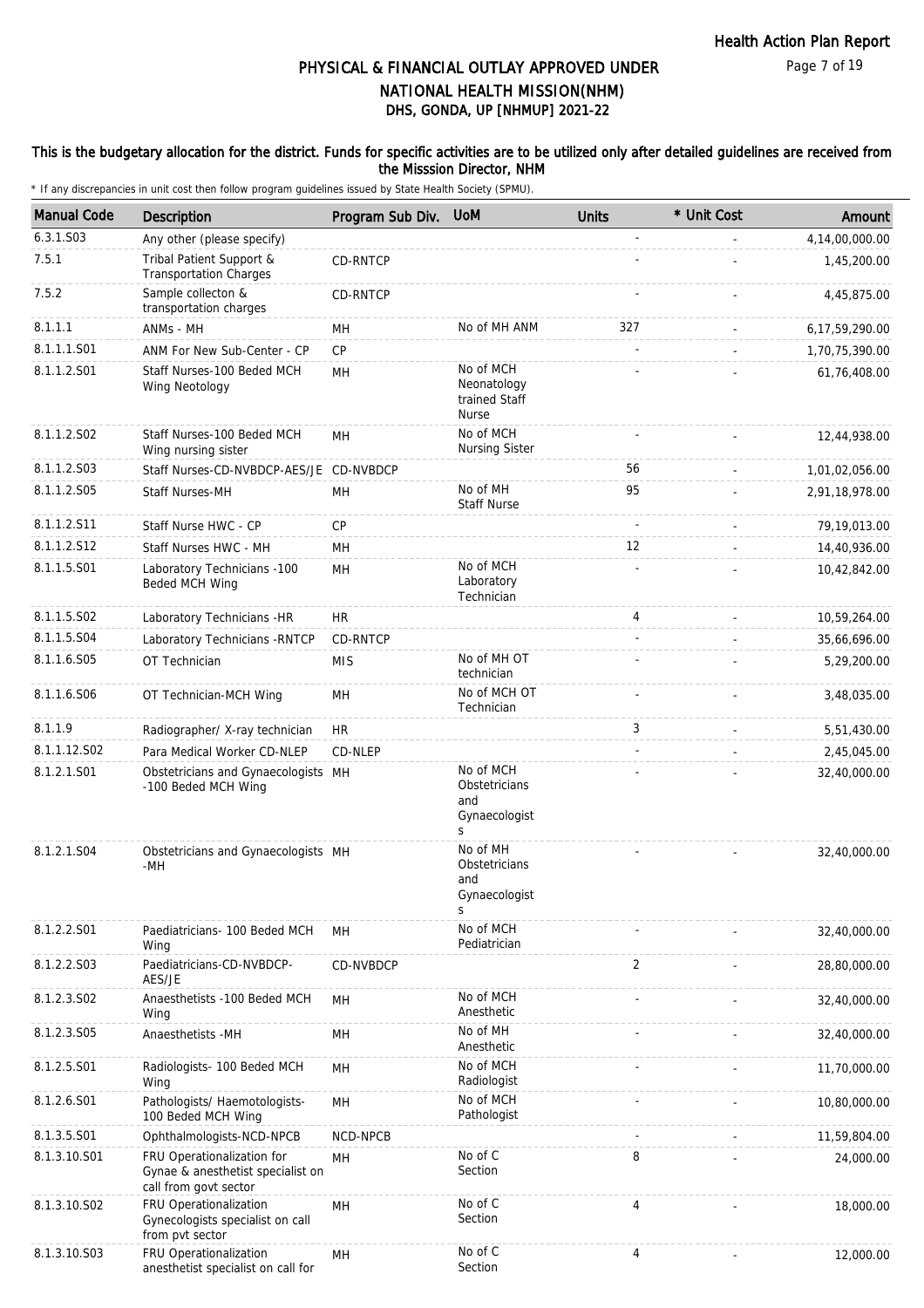### This is the budgetary allocation for the district. Funds for specific activities are to be utilized only after detailed guidelines are received from the Misssion Director, NHM

| <b>Manual Code</b> | Description                                                 | Program Sub Div. UoM                     |                              | <b>Units</b>             | * Unit Cost | Amount         |
|--------------------|-------------------------------------------------------------|------------------------------------------|------------------------------|--------------------------|-------------|----------------|
|                    | from pvt sector                                             |                                          |                              |                          |             |                |
| 8.1.4.1.S01        | Dental Surgeons- DH &CHC                                    | HR.                                      |                              | 3                        |             | 13,96,752.00   |
| 8.1.5.S03          | Medical Officers - MH                                       | MН                                       | No of MH LMO                 | $\overline{\phantom{a}}$ |             | 11,70,000.00   |
| 8.1.6.1            | <b>AYUSH MOS</b>                                            | <b>AYUSH</b>                             |                              | 33                       |             | 1,64,32,993.00 |
| 8.1.6.2            | Pharmacist - AYUSH                                          | <b>AYUSH</b>                             |                              | 15                       |             | 27,82,640.00   |
| 8.1.7.1.1          | MOs-AYUSH                                                   | <b>RBSK</b>                              |                              | 64                       |             | 2,71,53,600.00 |
| 8.1.7.1.4          | ANM                                                         | <b>RBSK</b>                              |                              | 32                       |             | 42,92,628.00   |
| 8.1.7.1.5.S01      | Para Medical Worker                                         | <b>RBSK</b>                              |                              | 2                        |             | 4,84,416.00    |
| 8.1.7.1.5.S02      | Pharmacists                                                 | <b>RBSK</b>                              |                              | 30                       |             | 70,30,445.00   |
| 8.1.8.1            | <b>Medical Officers</b>                                     | <b>CH</b>                                | No. of Mos                   | $\mathbf{1}$             |             | 8,73,180.00    |
| 8.1.8.2            | <b>Staff Nurse</b>                                          | <b>CH</b>                                | No. of SNs                   | 4                        |             | 12,68,491.00   |
| 8.1.8.3            | Cook cum caretaker                                          | CH                                       | No. of Cook<br>cum Caretaker | $\overline{2}$           |             | 3,24,590.00    |
| 8.1.8.5            | Feeding demonstrator for NRC                                | СH                                       | No. of FDs                   | $\mathbf{1}$             |             | 3,04,454.00    |
| 8.1.9.1.S01        | Paediatrician SNCU-CH                                       | CH                                       | No. of<br>Peadiatrician      | 3                        |             | 48,00,000.00   |
| 8.1.9.3.S01        | Staff Nurse - SNCU/KMC                                      | <b>CH</b>                                | No. of SNs                   | 12                       |             | 41,20,564.00   |
| 8.1.9.3.SO2        | Staff Nurse -NBSU                                           | <b>CH</b>                                | No. of SNs                   | 48                       |             | 90,95,933.00   |
| 8.1.9.6.S01        | Ancillary Staff-CD-NVBDCP-AES<br>&JE                        | CD-NVBDCP                                |                              | $\overline{4}$           |             | 4,37,375.00    |
| 8.1.9.6.SO2        | Others- SNCU Staff ( Ward<br>Aaya/ Cleaner/ Security Guard) | $\mathsf{CH}% \left( \mathcal{M}\right)$ |                              | 9                        |             | 16,09,484.00   |
| 8.1.9.6.S03        | Others- SNCU Staff DEO                                      | СH                                       | no. of Posts                 | $\mathbf{1}$             |             | 2,49,046.00    |
| 8.1.12.1           | Mid-level Service Provider                                  | <b>CP</b>                                |                              |                          |             | 1,01,14,590.00 |
| 8.1.12.2           | Performance incentive for Mid-<br>level service providers   | CP                                       | No. of HWC-<br>CHO           |                          | 15,000.00   | 65,25,000.00   |
| 8.1.13.1.S02       | Counsellor - RKSK                                           | <b>RKSK</b>                              |                              | 18                       |             | 42,43,991.00   |
| 8.1.13.4.S01       | Microbiologists-CD-NVBDCP-<br>AES/JE                        | CD-NVBDCP                                |                              | $\mathbf{1}$             |             | 8,36,804.00    |
| 8.1.13.5           | Audiometrician/ Audiologist-<br>NCD-NPPCD                   | NCD-NPPCD                                |                              |                          |             | 3,60,000.00    |
| 8.1.13.10          | TBHV-CD-RNTCP                                               | CD-RNTCP                                 |                              |                          |             | 6,54,000.00    |
| 8.1.13.16          | Ophthalmic Assistant/<br>Refractionist NCD-NPCB             | NCD-NPCB                                 |                              |                          |             | 2,34,933.00    |
| 8.1.13.18          | Audiometrics Asstt.NCD-NPPCD                                | NCD-NPPCD                                |                              |                          |             | 1,80,000.00    |
| 8.1.13.19          | Instructor for Hearing Imapired<br>Children-NCD-NPPCD       | NCD-NPPCD                                |                              |                          |             | 1,80,000.00    |
| 8.1.13.22.S02      | Cook UPHSSP                                                 | <b>HS</b>                                |                              |                          |             | 3,29,727.00    |
| 8.1.13.22.S03      | Dietician/ Nutritionist UPHSSP                              | <b>HS</b>                                |                              |                          |             | 2,92,050.00    |
| 8.1.13.22.S04      | Lab Technician UPHSSP                                       | HS                                       |                              |                          |             | 6,89,778.00    |
| 8.1.13.22.S06      | OT Technician UPHSSP                                        | <b>HS</b>                                |                              |                          |             | 5,08,258.00    |
| 8.1.13.22.S07      | Rogi Sahayata Kendra Manager                                | QA                                       |                              | 2                        |             | 5,33,645.00    |
| 8.1.13.22.S09      | <b>Staff Nurse UPHSSP</b>                                   | <b>HS</b>                                |                              |                          |             | 90,47,482.00   |
| 8.1.13.22.S10      | X-Ray Technician UPHSSP                                     | <b>HS</b>                                |                              |                          |             | 6,89,778.00    |
| 8.1.13.22.S12      | Physiotherapist UPHSSP                                      | <b>HS</b>                                |                              |                          |             | 2,13,926.00    |
| 8.1.13.22.S13      | Rogi Sahayata Kendra Operator                               | QA                                       |                              | 2                        |             | 3,34,687.00    |
| 8.1.13.22.S14      | Ward Aaya/Boy UPHSSP                                        | <b>HS</b>                                |                              |                          |             | 8,24,319.00    |
| 8.1.14.1.S01       | MO (Blood Bank)                                             | <b>BLOOD CELL</b>                        |                              |                          |             | 12,33,000.00   |
| 8.1.14.1.S02       | MO (BCTV)                                                   | <b>BLOOD CELL</b>                        |                              |                          |             | 3,60,000.00    |
| 8.1.14.2           | <b>Staff Nurse</b>                                          | <b>BLOOD CELL</b>                        |                              |                          |             | 2,92,000.00    |
| 8.1.14.4.S01       | Lab Technician (BCTV)                                       | <b>BLOOD CELL</b>                        |                              |                          |             | 5,55,000.00    |
| 8.1.14.4.S02       | Lab Technician (BB)                                         | <b>BLOOD CELL</b>                        |                              |                          |             | 10,02,000.00   |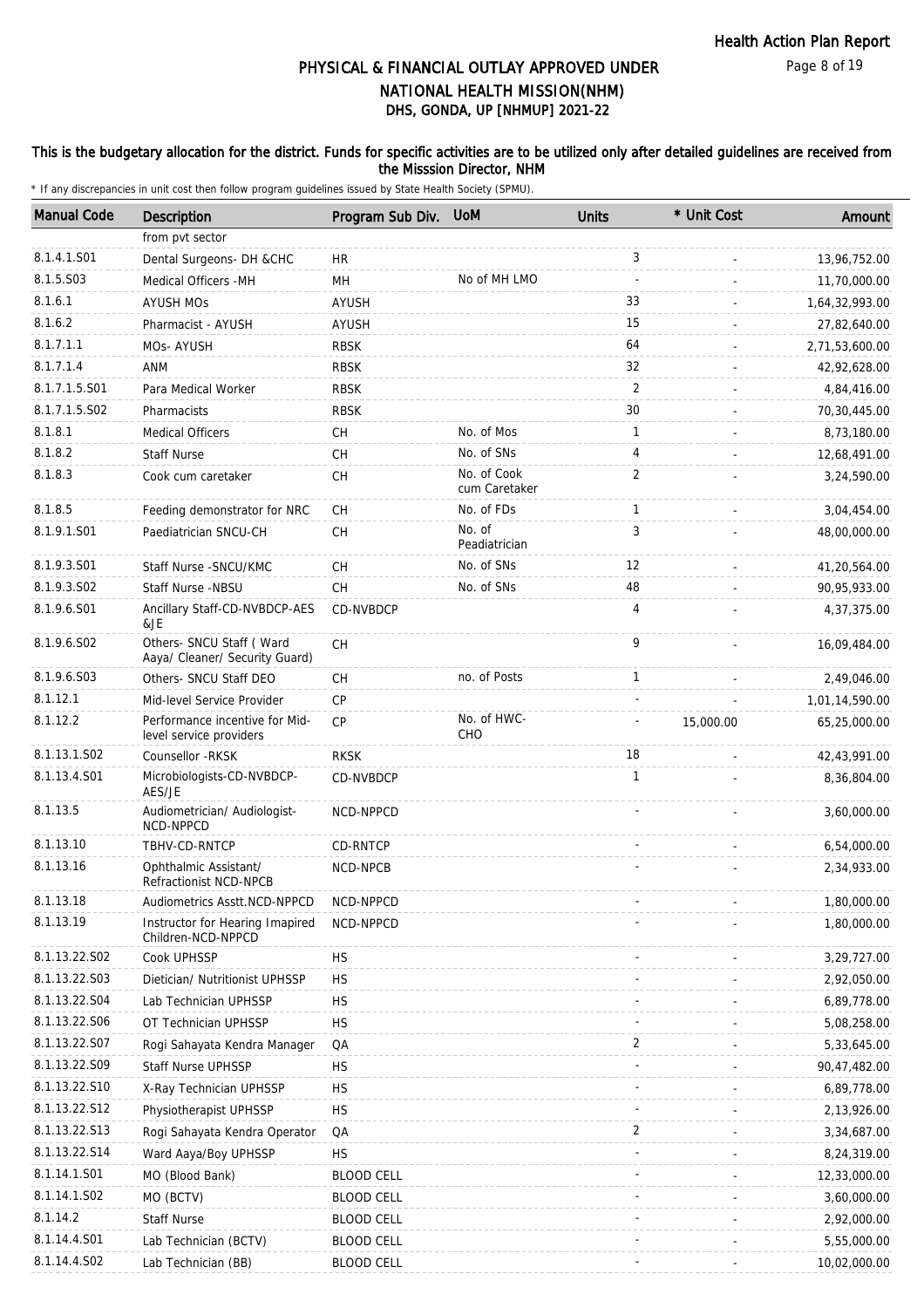### This is the budgetary allocation for the district. Funds for specific activities are to be utilized only after detailed guidelines are received from the Misssion Director, NHM

| <b>Manual Code</b> | Description                                                                                  | Program Sub Div.  | <b>UoM</b>                      | <b>Units</b>   | * Unit Cost  | Amount       |
|--------------------|----------------------------------------------------------------------------------------------|-------------------|---------------------------------|----------------|--------------|--------------|
| 8.1.14.5.S02       | Others- Lab Technicians                                                                      | <b>BLOOD CELL</b> |                                 |                |              | 4,95,000.00  |
| 8.1.14.5.S03       | Others-Lab Attendant                                                                         | <b>BLOOD CELL</b> |                                 |                |              | 4,48,000.00  |
| 8.1.14.5.S04       | Others-Social Worker/PRO                                                                     | <b>BLOOD CELL</b> |                                 |                |              | 4,56,000.00  |
| 8.1.14.5.S05       | Others-Lab Attendant - BSU                                                                   | <b>BLOOD CELL</b> |                                 |                |              | 2,24,000.00  |
| 8.1.14.5.S06       | Others-Lab Attendant - BCTV                                                                  | <b>BLOOD CELL</b> |                                 |                |              | 2,24,000.00  |
| 8.1.16.2.S01       | <b>Cold Chain Handlers</b>                                                                   | RI                |                                 |                |              | 5,30,788.00  |
| 8.1.16.2.S02       | Technician / Trfeigerator<br>Machinic                                                        | R <sub>l</sub>    |                                 |                |              | 3,64,518.00  |
| 8.1.16.6.S01       | Data Entry Operator BB                                                                       | <b>BLOOD CELL</b> |                                 |                |              | 1,44,000.00  |
| 8.1.16.7.S01       | Driver BCTV                                                                                  | <b>BLOOD CELL</b> |                                 |                |              | 2,84,000.00  |
| 8.1.16.7.S02       | Sweeper- NCD- Blood bank                                                                     | <b>BLOOD CELL</b> |                                 |                |              | 1,44,000.00  |
| 8.1.16.7.S03       | Sweeper-NCD-Blood Storage<br>Unit                                                            | <b>BLOOD CELL</b> |                                 |                |              | 1,44,000.00  |
| 8.1.16.7.S05       | Cleaner -NRC                                                                                 | CН                | no. of Posts                    | $\mathbf{1}$   |              | 1,78,831.00  |
| 8.1.16.7.S07       | Vaccine Store Keeper                                                                         | RI                |                                 |                |              | 4,66,263.00  |
| 8.4.1              | Additional Allowances/<br>Incentives to Medical Officers                                     | MН                |                                 | 3              |              | 72,000.00    |
| 8.4.5              | Performance reward if any                                                                    | FP                | No of Distrcts                  | 4              | 50,000.00    | 1,60,000.00  |
| 8.4.7              | Incentive to provider for PPIUCD FP<br>services @Rs 150 per PPIUCD<br>insertion              |                   | No of Cases                     | 4817           | 150.00       | 7,22,550.00  |
| 8.4.8              | Incentive to provider for PAIUCD FP<br>Services @Rs 150 per PAIUCD<br>insertion              |                   | No of Cases                     | 25             | 150.00       | 3,750.00     |
| 8.4.9              | Team based incentives for<br>Health & Wellness Centers<br>(H&WC Sub Center)                  | <b>CP</b>         | No of HWC                       |                | 11,000.00    | 47,85,000.00 |
| 8.4.10             | Team based incentives for<br>Health & Wellness Centers<br>(H&WC PHC)                         | <b>CP</b>         | No of HWC                       |                | 11,000.00    | 23,95,000.00 |
| 8.4.12.S01         | HRP identification and follow up<br>for ANM                                                  | MH                | No of HRP                       | 1500           | 200.00       | 3,00,000.00  |
| 8.4.12.S04         | RI Cold chain handlers incentive                                                             | RI                | Lumpsump                        | 18             | 2,400.00     | 5,18,400.00  |
| 9.2.1.1.7          | Training of Staff Nurses/ANMs /<br>LHVs in SBA                                               | Nursing           |                                 | 1              | 10,86,520.00 | 10,86,520.00 |
| 9.2.1.2.4          | Orienation activities on vitamin A CH<br>supplemenation and Anemia<br>Mukta Bharat Programme |                   | No of Batch                     | 36             |              | 1,30,916.00  |
| 9.2.1.2.5          | Child Death Review Trainings                                                                 | CH                | No of Batch                     | 7              | 28,000.00    | 1,96,000.00  |
| 9.2.1.2.19         | 4 days Trainings on IYCF for<br>MOs, SNs, ANMs of all DPs and<br>SCs                         | CH                | No of Batch                     | 14             |              | 11,39,600.00 |
| 9.2.1.2.20         | Orientation on National<br>Deworming Day                                                     | <b>RKSK</b>       | per participant                 | 113            | 100.00       | 2,25,840.00  |
| 9.2.1.3.2.S01      | <b>Qtr.Review/orientation meeting</b><br>at Block Level for ANM                              | <b>FP</b>         | No of<br>Orientation<br>meeting | 64             | 1,000.00     | 64,000.00    |
| 9.2.1.3.5          | Laparoscopic sterilization<br>training for doctors (teams of<br>doctor, SN and OT assistant) | <b>FP</b>         | No of Batch                     | $\overline{2}$ | 1,79,015.00  | 3,58,030.00  |
| 9.2.1.3.17         | Training of Medical officers<br>(PPIUCD insertion training)                                  | FP                | No of Batch                     | $\mathbf{1}$   | 1,41,625.00  | 1,41,625.00  |
| 9.2.1.3.19         | Training of Nurses (Staff<br>Nurse/LHV/ANM) (PPIUCD<br>insertion training)                   |                   | No of batches                   | 5              | 85,550.00    | 4,26,625.00  |
| 9.2.1.3.23         | Training of Medical officers<br>(Injectible Contraceptive<br>Trainings)                      | <b>FP</b>         | No of Batch                     | $\mathbf{1}$   | 41,800.00    | 41,800.00    |
| 9.2.1.3.24         | Training of AYUSH doctors                                                                    | <b>FP</b>         | No of Batch                     | $\mathbf{1}$   | 22,800.00    | 22,800.00    |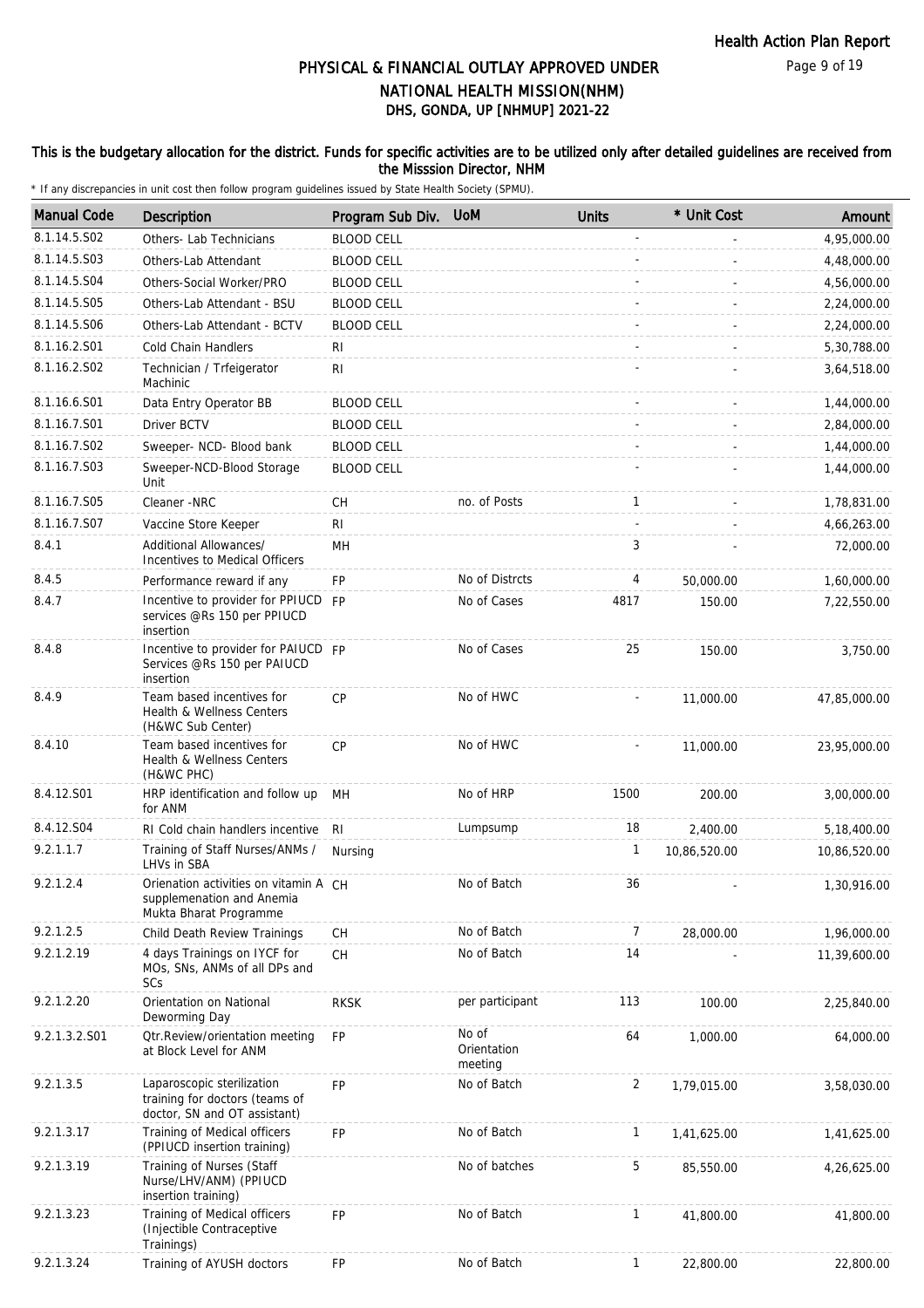### This is the budgetary allocation for the district. Funds for specific activities are to be utilized only after detailed guidelines are received from the Misssion Director, NHM

| <b>Manual Code</b> | Description                                                                                                                           | Program Sub Div. UoM |                       | <b>Units</b>   | * Unit Cost | Amount       |
|--------------------|---------------------------------------------------------------------------------------------------------------------------------------|----------------------|-----------------------|----------------|-------------|--------------|
|                    | (Injectible Contraceptive<br>Trainings)                                                                                               |                      |                       |                |             |              |
| 9.2.1.3.25         | Training of Nurses (Staff<br>Nurse/LHV/ANM) (Injectible<br>Contraceptive Trainings)                                                   | FP                   | No of Batch           | $\overline{2}$ | 35,800.00   | 71,600.00    |
| 9.2.1.3.27.S01     | FP-LMIS training-Urban Staffs<br>and others                                                                                           | <b>FP</b>            |                       | $\mathbf{1}$   | 46,900.00   | 46,900.00    |
| 9.2.1.3.27.S02     | FP-LMIS training- ASHA Sangni<br>Refresher                                                                                            | <b>FP</b>            |                       | 4              | 4,900.00    | 19,600.00    |
| 9.2.1.4.13.C       | Any other (please specify) Kishor RKSK<br>Swasyhya Manch                                                                              |                      | No of Events          | 34             | 5,000.00    | 1,70,000.00  |
| 9.2.1.7.1.S01      | Training under Immunisation-<br><b>CCH</b>                                                                                            | R <sub>l</sub>       | Lumpsump              |                |             | 67,000.00    |
| 9.2.1.7.1.S02      | Training under Immunisation-<br>Data Handler                                                                                          | <b>RI</b>            | Lumpsump              |                |             | 6,500.00     |
| 9.2.1.7.1.S03      | Training under Immunisation-<br><b>Health Worker</b>                                                                                  | R <sub>l</sub>       | Lumpsump              |                |             | 8,31,600.00  |
| 9.2.2.6.1          | Quality Assurance Training<br>(including training for internal<br>assessors at State and District<br>levels)                          | QA                   | No of Batch           | 1              |             | 1,00,000.00  |
| 9.2.2.6.3          | Kayakalp Trainings                                                                                                                    | QA                   | <b>Districts</b>      | $\mathbf{1}$   | 33,000.00   | 33,000.00    |
| 9.2.2.7.2          | Training cum review meeting for<br>HMIS & MCTS at District level                                                                      | <b>MIS</b>           | No of<br>Participants |                |             | 73,260.00    |
| 9.2.2.7.3          | Training cum review meeting for MIS<br>HMIS & MCTS at Block level                                                                     |                      | No of<br>Participants |                |             | 2,43,600.00  |
| 9.2.2.7.4          | Training cum review meeting for<br>HMIS & MCTS at Division Level                                                                      | MIS                  | No of<br>Participants |                |             | 20,000.00    |
| 9.2.2.8.1          | Training on CPCH for CHOs                                                                                                             | Nursing              | Lumpsump              | 1              |             | 47,83,000.00 |
| 9.2.2.8.2          | Multi-skilling of ASHA, MPW ay<br>HWCs (SHC & PHC)                                                                                    | <b>CP</b>            | Lumpsump              |                |             | 17,10,000.00 |
| 9.2.2.8.5.S01      | Training of MPW and Asha                                                                                                              | СP                   |                       |                |             | 4,30,000.00  |
| 9.2.2.8.5.S02      | Training of MO and SN                                                                                                                 | <b>CP</b>            |                       |                |             | 7,52,500.00  |
| 9.2.2.8.5.S03      | Cost of Yoga Sessions                                                                                                                 | <b>CP</b>            |                       |                |             | 5,55,000.00  |
| 9.2.3.1.1          | Medical Officers (1 day)                                                                                                              | CD-IDSP              |                       |                |             | 84,640.00    |
| 9.2.3.1.5          | Data Managers (2days)                                                                                                                 | CD-IDSP              |                       |                |             | 18,400.00    |
| 9.2.3.1.7          | ASHA & MPWs, AWW &<br>Community volunteers (1 day)                                                                                    | CD-IDSP              |                       |                |             | 21,600.00    |
| 9.2.3.2.1          | Training / Capacity Building<br>(Malaria)                                                                                             | CD-NVBDCP            |                       |                |             | 67,200.00    |
| 9.5.3.2.6          | Training/sensitization of district<br>level officers on ELF and drug<br>distributors including peripheral<br>health workers (AES/ JE) | CD-NVBDCP            |                       |                |             | 4,07,800.00  |
| 9.2.3.4.1          | Trainings under RNTCP                                                                                                                 | CD-RNTCP             |                       |                |             | 4,20,000.00  |
| 9.2.3.5.5          | 1 day training of DEO of the<br>Treatment sites (MTC/TCs)                                                                             | CD-NVHCP             |                       |                |             | 3,000.00     |
| 9.2.4.2.1          | Training of PHC Medical Officers,<br>Nurses, Paramedical Workers &<br>Other Health Staff working<br>under NMHP                        | NCD-NMHP             | No of Distrcts        | $\mathbf{1}$   |             | 50,000.00    |
| 9.2.4.3.1          | Training of doctors and staff at<br>DH Level under NPHCE                                                                              | NCD-NPHCE            |                       | 1              |             | 40,000.00    |
| 9.2.4.4.1          | Trainings for District Tobacco<br>Control Centre                                                                                      | NCD-NTCP             |                       | $\mathbf{1}$   |             | 1,00,000.00  |
| 9.2.4.5.2          | District NCD Cell                                                                                                                     | NCD-NPCDCS           |                       | $\mathbf{1}$   |             | 2,00,000.00  |
| 9.2.4.9            | Trainings of Medical Officers,<br>Health Workers and Programme<br>officers under NPCCHH                                               | NCD-NPCCHH           |                       | $\mathbf{1}$   |             | 70,000.00    |
| 9.5.29.13.S04.02   | Scaling up Nurse Mentoring                                                                                                            | Nursing              |                       | 1              |             | 7,80,000.00  |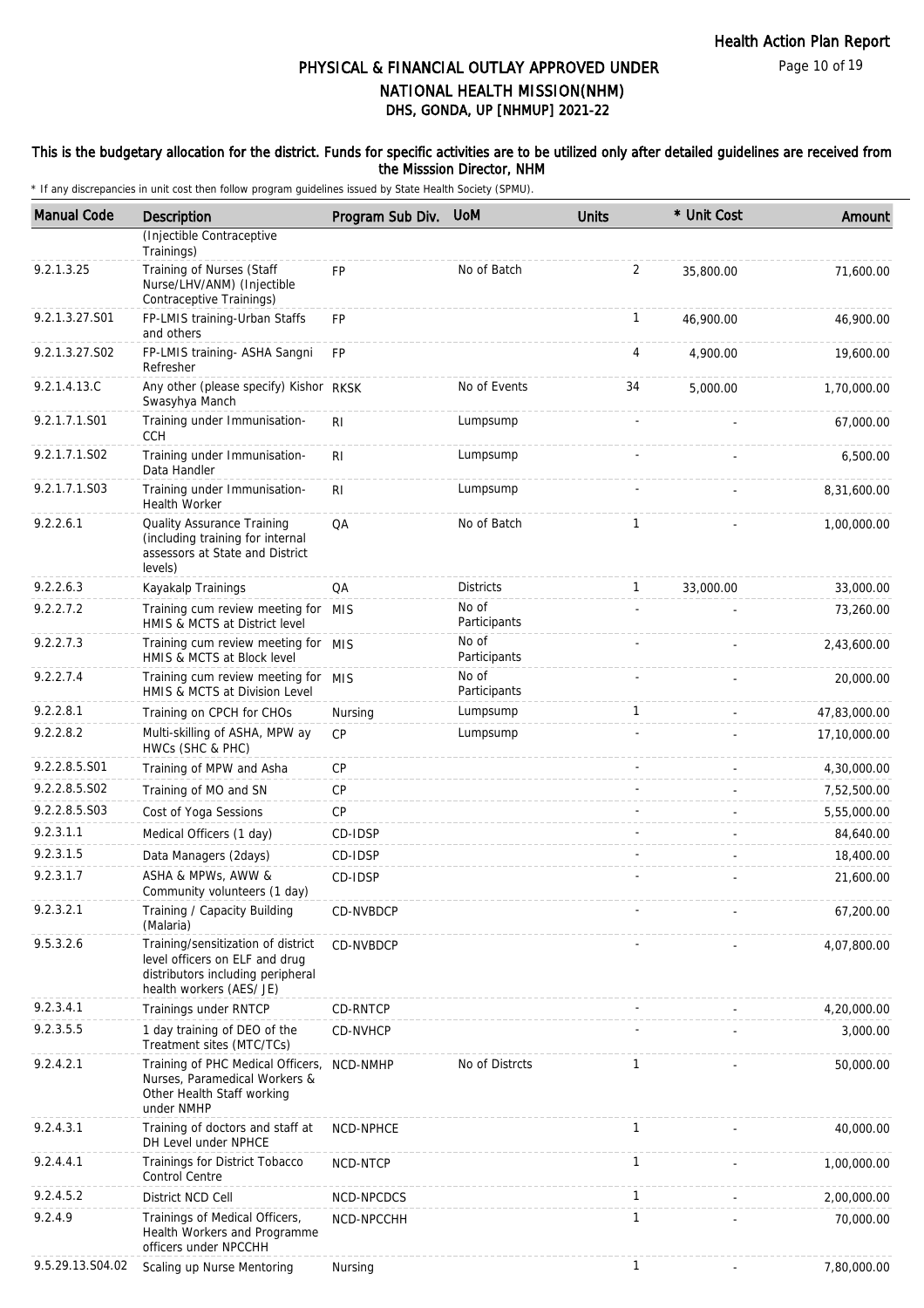Page 11 of 19

# DHS, GONDA, UP [NHMUP] 2021-22 PHYSICAL & FINANCIAL OUTLAY APPROVED UNDER NATIONAL HEALTH MISSION(NHM)

### This is the budgetary allocation for the district. Funds for specific activities are to be utilized only after detailed guidelines are received from the Misssion Director, NHM

| <b>Manual Code</b> | Description                                                                                                    | Program Sub Div. UoM |                    | <b>Units</b> | * Unit Cost | Amount       |
|--------------------|----------------------------------------------------------------------------------------------------------------|----------------------|--------------------|--------------|-------------|--------------|
|                    | Program Honorarium                                                                                             |                      |                    |              |             |              |
| 9.5.29.13.S04.03   | Scaling up Nurse Mentoring<br>Program Yearly TA DA                                                             | Nursing              |                    | $\mathbf{1}$ |             | 36,000.00    |
| 9.5.29.13.S04.04   | Scaling up Nurse Mentoring<br>Program Register                                                                 | Nursing              |                    | 1            |             | 4,000.00     |
| 9.5.29.13.S04.07   | Scaling up Nurse Mentoring<br>Program Divisional Dakshta<br>Training                                           | Nursing              |                    | $\mathbf{1}$ |             | 1,60,000.00  |
| 9.2.3.6.1          | Trainings of Medical Officers and CD-NRCP<br>Health Workers under NRCP                                         |                      |                    |              |             | 72,450.00    |
| 9.1.4.2.S05        | Nurse Mentor                                                                                                   | Nursing              |                    | $\mathbf{1}$ |             | 18,49,264.00 |
| 10.1.1.S01         | Community Base Maternal death MH<br>Review                                                                     |                      | No of CBMDR        | 205          |             | 1,23,000.00  |
| 10.1.1.S02         | Incentive for 1st Responder<br>Maternal Death                                                                  | MН                   | No of<br>Responder | 62           |             | 62,000.00    |
| 10.1.2             | Child Death Review                                                                                             | <b>CH</b>            | No of Distrcts     | $\mathbf{1}$ |             | 13,48,800.00 |
| 10.2.4             | Microfilaria Survey - Lymphatic<br>Filariasis                                                                  | CD-NVBDCP            |                    |              |             | 50,000.00    |
| 10.2.5             | Monitoring & Evaluation (Post<br>MDA assessment by medical<br>colleges (Govt. & private)/ICMR<br>institutions) | CD-NVBDCP            |                    |              |             | 15,000.00    |
| 10.3.1.2           | Sentinel surveillance Hospital<br>recurrent                                                                    | CD-NVBDCP            |                    |              |             | 1,00,000.00  |
| 11.1.2.4.S01       | Celebration of New Born Care<br>Week                                                                           | IEC                  | No of Distrcts     |              | 25,000.00   | 25,000.00    |
| 11.1.2.4.S02       | Celebration of Breastfeeding<br>Week                                                                           | <b>IEC</b>           |                    |              | 40,000.00   | 40,000.00    |
| 11.2.1.1           | Media Mix of Mid Media/ Mass<br>Media                                                                          | <b>IEC</b>           |                    | 17           |             | 90,000.00    |
| 11.1.3.1           | Media Mix of Mid Media/ Mass<br>Media                                                                          | IEC                  |                    |              |             | 48,000.00    |
| 11.1.3.3           | IEC & promotional activities for<br>World Population Day<br>celebration                                        | <b>FP</b>            | No of Events       | 17           |             | 2,24,000.00  |
| 11.1.3.4           | IEC & promotional activities for<br>Vasectomy Fortnight celebration                                            | <b>FP</b>            | No of Events       | 17           |             | 1,64,000.00  |
| 11.1.3.6           | Any Other IEC/BCC activities FP                                                                                | <b>IEC</b>           |                    |              |             | 26,475.00    |
| 11.1.5.2           | Any other IEC/BCC activities<br>(Wall Painting, Banner & Poster)                                               | RI.                  | Lumpsump           |              |             | 3,20,310.00  |
| 11.1.6.1.S01       | Creating awareness on declining FP<br>sex ratio issue (PNDT)- Block<br>Level                                   |                      | No of Events       | 16           | 10,000.00   | 1,60,000.00  |
| 11.1.6.1.S02       | Creating awareness on declining FP<br>sex ratio issue (PNDT)- District<br>Level                                |                      | No of Events       | $\mathbf{1}$ | 25,000.00   | 25,000.00    |
| 11.1.6.1.S03       | Creating awareness on declining FP<br>sex ratio issue (PNDT)-Division<br>Level                                 |                      | No of Events       | $\mathbf{1}$ | 50,000.00   | 50,000.00    |
| 11.1.7.1           | Health Education & Publicity for<br><b>NIDDCP</b>                                                              | NCD -NIDDCP          | <b>Districts</b>   |              |             | 13,000.00    |
| 11.10.1.S04        | <b>VBD Promotional Activities</b>                                                                              | <b>BLOOD CELL</b>    |                    |              |             | 15,000.00    |
| 11.2.4             | IEC activities for Health &<br>Wellness centre (H&WC)                                                          | <b>CP</b>            |                    |              |             | 64,25,000.00 |
| 11.3.4             | IEC/BCC under NRCP: Rabies<br>Awareness and DO'S and Don'ts<br>in the event of Animal Bites                    | CD-NRCP              |                    |              |             | 4,92,248.00  |
| 11.3.6             | <b>IEC/BCC under NVHCP</b>                                                                                     | CD-NVHCP             |                    |              |             | 40,000.00    |
| 11.4.6             | <b>IEC/BCC under NOHP</b>                                                                                      | NCD-NPCDCS           |                    | $\mathbf{1}$ |             | 5,00,000.00  |
| 11.4.7             | <b>IEC on Climate Sensitive</b><br>Diseases at Block, District and                                             | NCD-NPCCHH           |                    | $\mathbf{1}$ |             | 1,00,000.00  |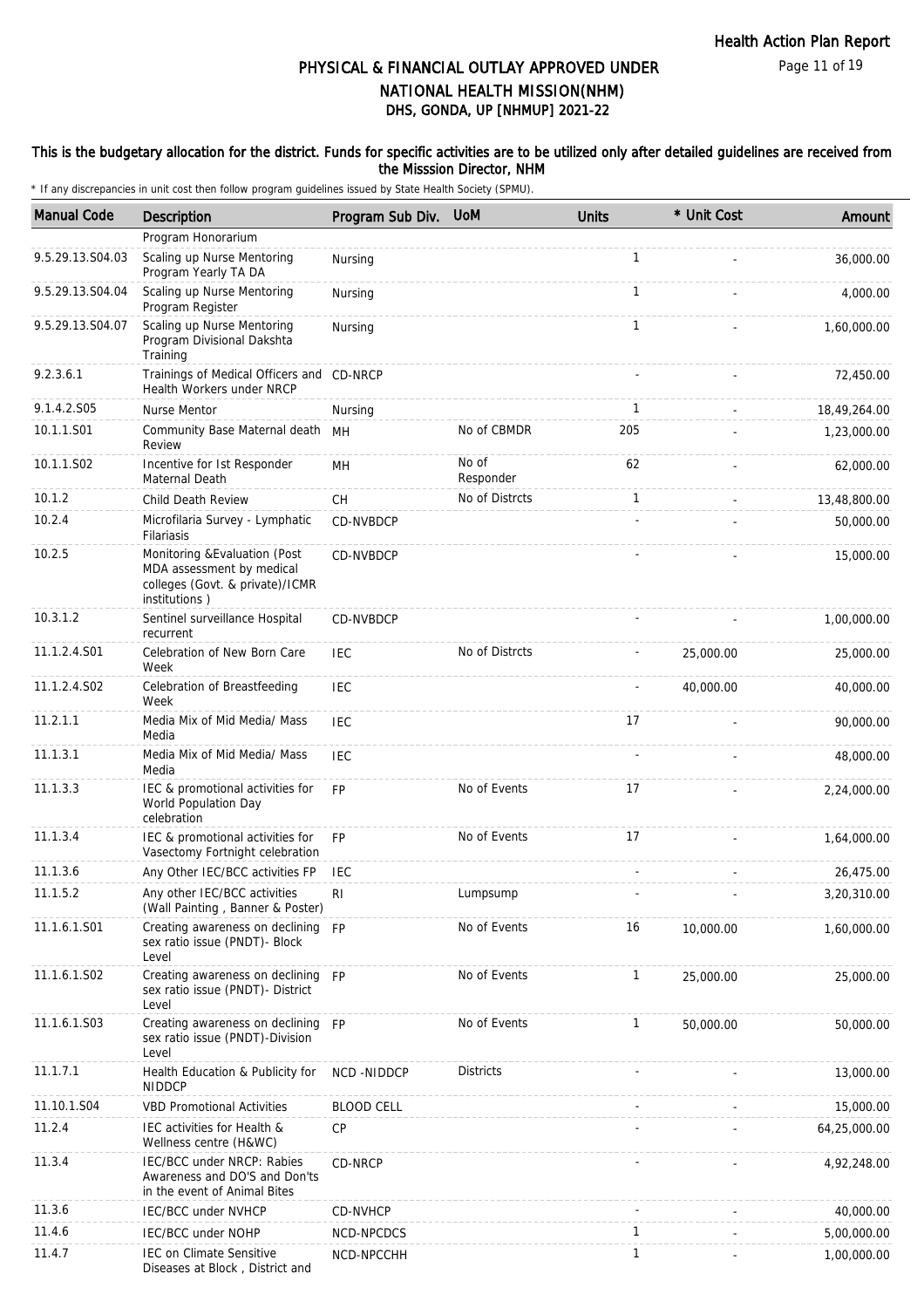### This is the budgetary allocation for the district. Funds for specific activities are to be utilized only after detailed guidelines are received from the Misssion Director, NHM

| <b>Manual Code</b> | Description                                                                                                                                                | Program Sub Div. | <b>UoM</b>                  | <b>Units</b> | * Unit Cost | Amount       |
|--------------------|------------------------------------------------------------------------------------------------------------------------------------------------------------|------------------|-----------------------------|--------------|-------------|--------------|
|                    | State level - Air pollution, Heat<br>and other relevant Climate<br>Sensitive diseases                                                                      |                  |                             |              |             |              |
| 11.2.7.4           | Places covered with hoardings/<br>bill boards/ signage etc.                                                                                                | <b>IEC</b>       |                             |              | 4,500.00    | 8,64,000.00  |
| 11.2.7.5           | Usage of Folk media such as<br>Nukkad Natak/ mobile audio<br>visual services/ local radio etc.                                                             | <b>IEC</b>       |                             |              |             | 2,88,000.00  |
| 11.2.7.7           | State-level IEC Campaigns/Other IEC<br><b>IEC Campaigns</b>                                                                                                |                  |                             |              |             | 3,10,000.00  |
| 11.3.1.1           | <b>IEC/BCC</b> for Malaria                                                                                                                                 | CD-NVBDCP        |                             |              |             | 35,000.00    |
| 11.3.1.2           | IEC/BCC for Social mobilization<br>(Dengue and Chikungunya)                                                                                                | CD-NVBDCP        |                             |              |             | 20,000.00    |
| 11.3.1.3           | IEC/BCC specific to J.E. in<br>endemic areas                                                                                                               | CD-NVBDCP        |                             |              |             | 50,000.00    |
| 11.3.1.4           | Specific IEC/BCC for Lymphatic<br>Filariasis                                                                                                               | CD-NVBDCP        |                             |              |             | 5,05,160.00  |
| 11.3.2.1           | IEC/BCC: Mass media, Outdoor<br>media, Rural media, Advocacy<br>media for NLEP                                                                             | CD-NLEP          |                             |              |             | 98,000.00    |
| 11.3.3.1           | ACSM (State & district)                                                                                                                                    | CD-RNTCP         |                             |              |             | 2,00,000.00  |
| 11.3.3.2           | TB Harega Desh Jeetega<br>Compaign                                                                                                                         | CD-RNTCP         |                             |              |             | 50,000.00    |
| 11.4.2.1           | Translation of IEC material and<br>distribution                                                                                                            | NCD-NMHP         | No of Distrcts              | $\mathbf{1}$ |             | 4,00,000.00  |
| 11.4.3.2           | Celebration of days-ie<br>International Day for older<br>persons                                                                                           | NCD-NPHCE        |                             | $\mathbf{1}$ |             | 2,00,000.00  |
| 11.4.4.1           | <b>IEC/SBCC for NTCP</b>                                                                                                                                   | NCD-NTCP         |                             | $\mathbf{1}$ |             | 7,00,000.00  |
| 11.4.5.2           | IEC/BCC for District NCD Cell                                                                                                                              | NCD-NPCDCS       | No of Distrcts              | $\mathbf{1}$ |             | 3,00,000.00  |
| 11.4.9.1.1         | <b>IEC for NPPCD</b>                                                                                                                                       | NCD-NPPCD        | Lumpsump                    |              |             | 1,00,000.00  |
| 11.2.7.2           | <b>Targeting Naturally Occurring</b><br>Gathering of People/ Health Mela                                                                                   | <b>IEC</b>       |                             |              |             | 10,82,000.00 |
| 12.1.1.1           | Printing of MDR formats                                                                                                                                    | MH               | No of format                | 230          |             | 6,900.00     |
| 12.1.1.2           | Printing of MCP cards, safe<br>motherhood booklets etc.                                                                                                    | MН               | No of MCP<br>card           | 124700       |             | 21,19,900.00 |
| 12.1.1.3           | Printing of labor room registers<br>and casesheets/ LaQshya related<br>printing                                                                            | MН               | No of Case<br>sheet         | 63000        |             | 6,30,000.00  |
| 12.1.1.4           | Printing cost for MAA<br>programme                                                                                                                         | CH               | No of Distrcts              | $\mathbf{1}$ |             | 37,524.00    |
| 12.1.1.5           | Any other (Printing of CAC<br>Format)                                                                                                                      | FP               | No of format                | 250          |             | 37,500.00    |
| 12.1.2.4           | Printing of Child Death Review<br>formats                                                                                                                  | CH               | No of format                | 123360       |             | 61,680.00    |
| 12.1.2.5           | Printing of compliance cards and CH<br>reporting formats for National<br>Iron Plus Initiative-for 6-59<br>months age group and for 5-10<br>years age group |                  | No of Register<br>/ Formats | $\mathbf{1}$ |             | 40,651.00    |
| 12.1.2.6           | Printing of IEC materials and<br>reporting formats etc. for<br>National Deworming Day                                                                      | <b>RKSK</b>      |                             | 15772        |             | 4,65,235.00  |
| 12.1.2.7           | Printing of IEC Materials and<br>monitoring formats for IDCF                                                                                               | <b>CH</b>        | No of Distrcts              | $\mathbf{1}$ |             | 1,18,000.00  |
| 12.1.2.11          | Printing of HBNC referral cards<br>and other formats                                                                                                       | CH               | No of format                | 746480       |             | 3,73,240.00  |
| 12.1.3.3           | Printing of FP Manuals,<br>Guidelines, etc.                                                                                                                | FP               | Lumpsump                    | $\mathbf{1}$ |             | 2,66,760.00  |
| 12.1.6.1           | Printing and dissemination of                                                                                                                              | RI               | No of                       | 122503       |             | 12,25,030.00 |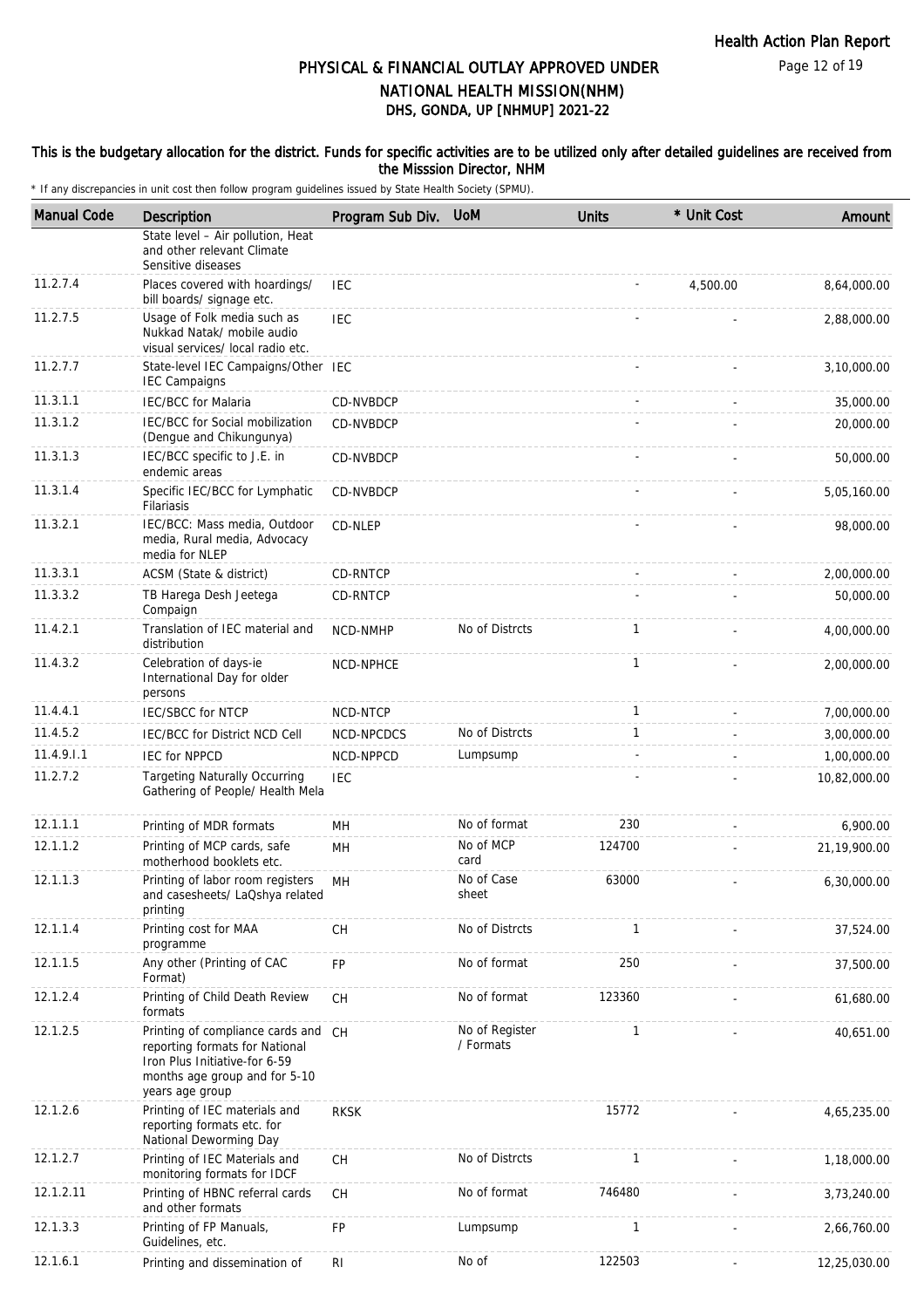Page 13 of 19

# DHS, GONDA, UP [NHMUP] 2021-22 PHYSICAL & FINANCIAL OUTLAY APPROVED UNDER NATIONAL HEALTH MISSION(NHM)

### This is the budgetary allocation for the district. Funds for specific activities are to be utilized only after detailed guidelines are received from the Misssion Director, NHM

| <b>Manual Code</b> | Description                                                                                          | Program Sub Div.  | <b>UoM</b>           | <b>Units</b> | * Unit Cost | Amount       |
|--------------------|------------------------------------------------------------------------------------------------------|-------------------|----------------------|--------------|-------------|--------------|
|                    | Immunization cards, tally sheets,<br>monitoring forms etc.                                           |                   | <b>Benificieries</b> |              |             |              |
| 12.3.4             | Printing for formats/registers<br>under NVHCP                                                        | CD-NVHCP          |                      |              |             | 5,500.00     |
| 12.3.5.1           | Printing of form P,L, S under<br>IDSP progrm                                                         | CD-IDSP           |                      |              |             | 49,920.00    |
| 12.3.6             | Printing fo formats for<br>monitoring and surrveilence<br><b>NRCP</b>                                | CD-NRCP           |                      |              |             | 90,015.00    |
| 12.2.8.S02         | Printing of Sub Centre and<br><b>VHSNC Register</b>                                                  | CP                |                      |              |             | 2,49,510.00  |
| 12.2.2.1           | Printing of ASHA diary                                                                               | <b>CP</b>         | No of ASHA &<br>AF   |              |             | 6,46,275.00  |
| 12.2.2.2           | Printing of ASHA Modules and<br>formats                                                              | <b>CP</b>         | Lumpsump             |              |             | 1,31,925.00  |
| 12.2.2.3           | Printing of CBAC format                                                                              | CP                |                      |              |             | 26,90,280.00 |
| 12.2.3.1           | Printing of cards for screening of<br>children for hemoglobinopathies                                | <b>BLOOD CELL</b> | Lumpsump             |              |             | 25,000.00    |
| 12.2.4.1           | Printing of HMIS Formats                                                                             | <b>MIS</b>        | Lumpsump             |              |             | 66,468.00    |
| 12.2.4.3           | Printing of MCTS follow-up<br>formats/ services due list/ work<br>plan                               | <b>MIS</b>        | No of ASHA           | 3186         |             | 1,14,692.00  |
| 12.2.5.1           | Printing Activites for Ayushman<br>Bharat H&WC                                                       | <b>CP</b>         | No.of Register       |              |             | 25,650.00    |
| 12.3.1.1           | Printing of forms/registers for<br>Lymphatic Filariasis                                              | CD-NVBDCP         |                      |              |             | 2,22,348.00  |
| 12.3.1.3           | Printing of recording and<br>reporting forms/registers for<br>Malaria                                | CD-NVBDCP         |                      |              |             | 25,000.00    |
| 12.3.2.1           | Printing works                                                                                       | CD-NLEP           |                      |              |             | 25,000.00    |
| 12.3.3.1           | Printing (ACSM)                                                                                      | CD-RNTCP          |                      |              |             | 4,70,000.00  |
| 12.3.3.2           | Printing                                                                                             | CD-RNTCP          |                      |              |             | 3,70,000.00  |
| 12.4.4.1           | Printing of Challan Books under<br><b>NTCP</b>                                                       | NCD-NTCP          |                      | $\mathbf{1}$ |             | 21,000.00    |
| 12.4.5.1           | Patient referral cards at PHC<br>Level                                                               | NCD-NPCDCS        | No of PHC            | 1            |             | 1,65,000.00  |
| 12.4.5.2           | Patient referral cards at Sub-<br>centre level                                                       | NCD-NPCDCS        |                      |              |             | 4,22,500.00  |
| 13.1.3             | Quality Assurance Certifications,<br>Re-certification (National & State<br>Certification) under NQAS | QA                |                      | $\mathbf{1}$ |             | 2,29,000.00  |
| 13.2.1             | <b>Assessments</b>                                                                                   | QA                | No of Units          |              | 8,000.00    | 16,000.00    |
| 13.2.2             | Kayakalp Awards                                                                                      | QA                |                      | 10           |             | 8,50,000.00  |
| 14.1.1.3.S02       | Divisional Logistic Manager                                                                          | FP                |                      | $\mathbf{1}$ |             | 5,29,200.00  |
| 14.1.1.3.S03       | District Logistic Manager                                                                            | FP                |                      | $\mathbf{1}$ |             | 4,63,050.00  |
| 14.2.3.S01         | Implementation of FP-LMIS<br>Division- Transportation Cost                                           | FP                | Yearly               | 1            | 1,61,555.00 | 1,61,555.00  |
| 14.2.3.S02         | Implementation of FP-LMIS<br>District-Transportation Cost                                            | FP                | Yearly               | 1            | 74,973.00   | 74,973.00    |
| 14.2.5             | Alternative Vaccine Delivery in<br>other areas                                                       | R <sub>l</sub>    | No of Session        | 39984        | 90.00       | 35,98,560.00 |
| 14.2.6             | POL for vaccine delivery from<br>State to district and from district<br>to PHC/CHCs                  | R <sub>l</sub>    | <b>Districts</b>     | $\mathbf{1}$ | 2,00,000.00 | 2,00,000.00  |
| 14.2.7             | Cold chain maintenance                                                                               | R <sub>l</sub>    | No of Points         |              |             | 39,000.00    |
| 14.2.11            | Vehicle Hiring (NTEP)                                                                                | CD-RNTCP          |                      |              |             | 1,52,000.00  |
| 14.2.13            | Sample transportation cost<br>under NVHCP                                                            | CD-NVHCP          |                      |              |             | 3,000.00     |
| 14.2.14.S01        | Other Oprational Cost for State,                                                                     | RI                |                      |              |             | 17,01,148.00 |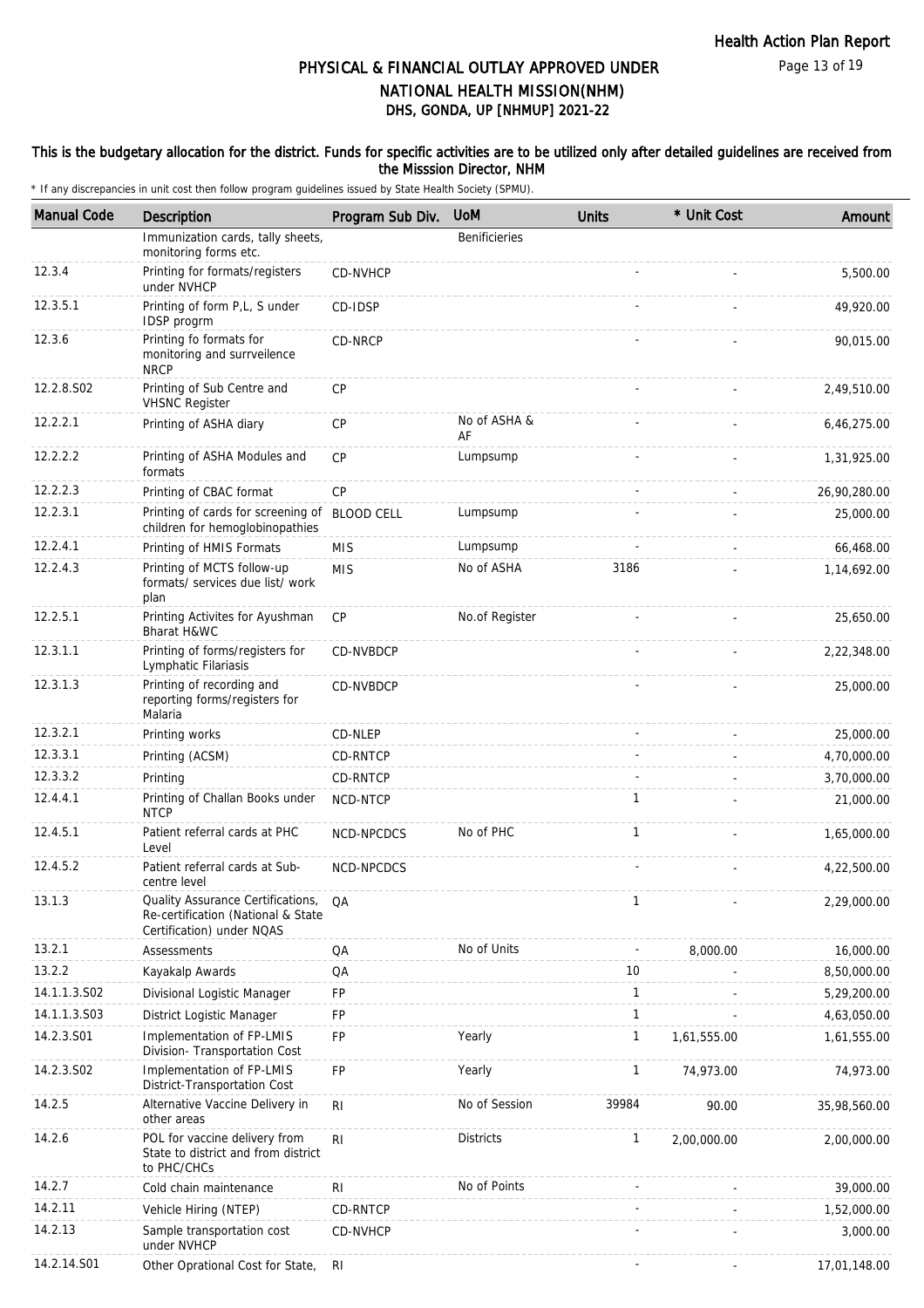Page 14 of 19

# DHS, GONDA, UP [NHMUP] 2021-22 PHYSICAL & FINANCIAL OUTLAY APPROVED UNDER NATIONAL HEALTH MISSION(NHM)

### This is the budgetary allocation for the district. Funds for specific activities are to be utilized only after detailed guidelines are received from the Misssion Director, NHM

| <b>Manual Code</b> | Description                                                                                                                 | Program Sub Div. | <b>UoM</b>                                   | <b>Units</b> | * Unit Cost | Amount       |
|--------------------|-----------------------------------------------------------------------------------------------------------------------------|------------------|----------------------------------------------|--------------|-------------|--------------|
|                    | Regional and District Drug Ware<br>Houses                                                                                   |                  |                                              |              |             |              |
| 15.4.2             | Reimbursement for cataract<br>operation for NGO and Private<br>Practitioners                                                | NCD-NPCB         | No of Cases                                  |              |             | 42,33,600.00 |
| 15.3.3.3           | Private Provider Incentive                                                                                                  | CD-RNTCP         |                                              |              |             | 8,27,200.00  |
| 15.3.1.2           | Inter-sectoral convergence                                                                                                  | CD-NVBDCP        |                                              |              |             | 7,000.00     |
| 16.1.1.1.1         | State                                                                                                                       | PM               |                                              | 43           |             | 12,900.00    |
| 16.1.1.4           | Prepare detailed operational plan RBSK<br>for RBSK across districts<br>(including cost of plan)                             |                  | No of Block                                  | 16           | 500.00      | 8,000.00     |
| 16.1.1.6           | To develop micro plan at sub-<br>centre level                                                                               | R <sub>1</sub>   | No of Sub<br>Centre                          | 322          | 100.00      | 32,200.00    |
| 16.1.1.7           | For consolidation of micro plans<br>at block level                                                                          | R <sub>l</sub>   | No of Block                                  | 19           | 1,000.00    | 19,000.00    |
| 16.1.1.9           | Others (Laptop and mobility<br>support for Dist. MI&E Officer)                                                              | <b>MIS</b>       |                                              |              |             | 56,400.00    |
| 16.1.2.1.6         | Review meetings/ workshops<br>under RKSK                                                                                    | <b>RKSK</b>      |                                              | 4            |             | 32,000.00    |
| 16.1.2.1.7         | RBSK Convergence/Monitoring<br>meetings                                                                                     | <b>RBSK</b>      | No of<br>Meetings                            | 3            | 500.00      | 24,000.00    |
| 16.1.2.1.14        | Quarterly review meetings<br>exclusive for RI at district level<br>with Block MOs, CDPO, and<br>other stake holders         | R <sub>l</sub>   | No. of<br>Participants                       | 340          |             | 34,000.00    |
| 16.1.2.1.15        | Quarterly review meetings<br>exclusive for RI at block level                                                                | R <sub>l</sub>   | Lumpsump                                     |              |             | 66,000.00    |
| 16.1.2.1.16        | <b>IDSP Meetings</b>                                                                                                        | CD-IDSP          |                                              |              |             | 16,000.00    |
| 16.1.2.1.17        | State Task Force, State<br>Technical Advisory Committee<br>meeting, District coordination<br>meeting (Lymphatic Filariasis) | CD-NVBDCP        |                                              |              |             | 60,000.00    |
| 16.1.2.1.22        | Monthly meeting with the<br>hospital staff                                                                                  | NCD-NTCP         |                                              | $\mathbf{1}$ |             | 48,000.00    |
| 16.1.2.1.24        | Sensitization workshop/ Meeting<br>of the State Program Officers<br>and District level Health Officers                      | NCD-NPCCHH       |                                              | $\mathbf{1}$ |             | 25,000.00    |
| 16.1.2.1.28.S01    | District Level MDR Review<br>Meeting                                                                                        | MН               | No of District<br>level MDR<br>meetings      | 6            |             | 18,000.00    |
| 16.1.2.1.28.S02    | Divisional Level MDR Review<br>Meeting                                                                                      | <b>MH</b>        | No of<br>Divisional<br>Level MDR<br>Meetings | 4            |             | 40,000.00    |
| 16.1.2.2.3         | State/ District Quality Assurance<br>Unit (Monitoring & Supervision)                                                        | QA               |                                              |              |             | 7,80,000.00  |
| 16.1.2.2.7         | Monitoring and supervision (JE/<br>AE)                                                                                      | CD-NVBDCP        |                                              |              |             | 3,36,000.00  |
| 16.1.2.2.8         | Monitoring & Supervision<br>(Lymphatic Filariasis)                                                                          | CD-NVBDCP        |                                              |              |             | 60,000.00    |
| 16.1.2.2.12        | District NCD Cell                                                                                                           | NCD-NPCDCS       |                                              | 1            |             | 2,00,000.00  |
| 16.1.2.2.13        | Supervision and Monitoring                                                                                                  | CD-RNTCP         |                                              |              |             | 7,00,000.00  |
| 16.1.2.2.16        | Monitoring and Surveillance<br>(review meetings, Travel) under<br><b>NRCP</b>                                               | CD-NRCP          |                                              |              |             | 50,000.00    |
| 16.1.2.S01         | Operational Cost and Mobilty<br>Support for District FPLMIS<br>Managers                                                     | <b>FP</b>        | <b>Districts</b>                             | 2            |             | 3,12,000.00  |
| 16.1.3.1.1         | Mobility Support for SPMU/State                                                                                             | ME               |                                              |              |             | 1,14,000.00  |
| 16.1.3.1.2         | Mobility and communication<br>support for RKSK district                                                                     | <b>RKSK</b>      | No of Visits                                 | $\mathbf{1}$ | 300.00      | 31,800.00    |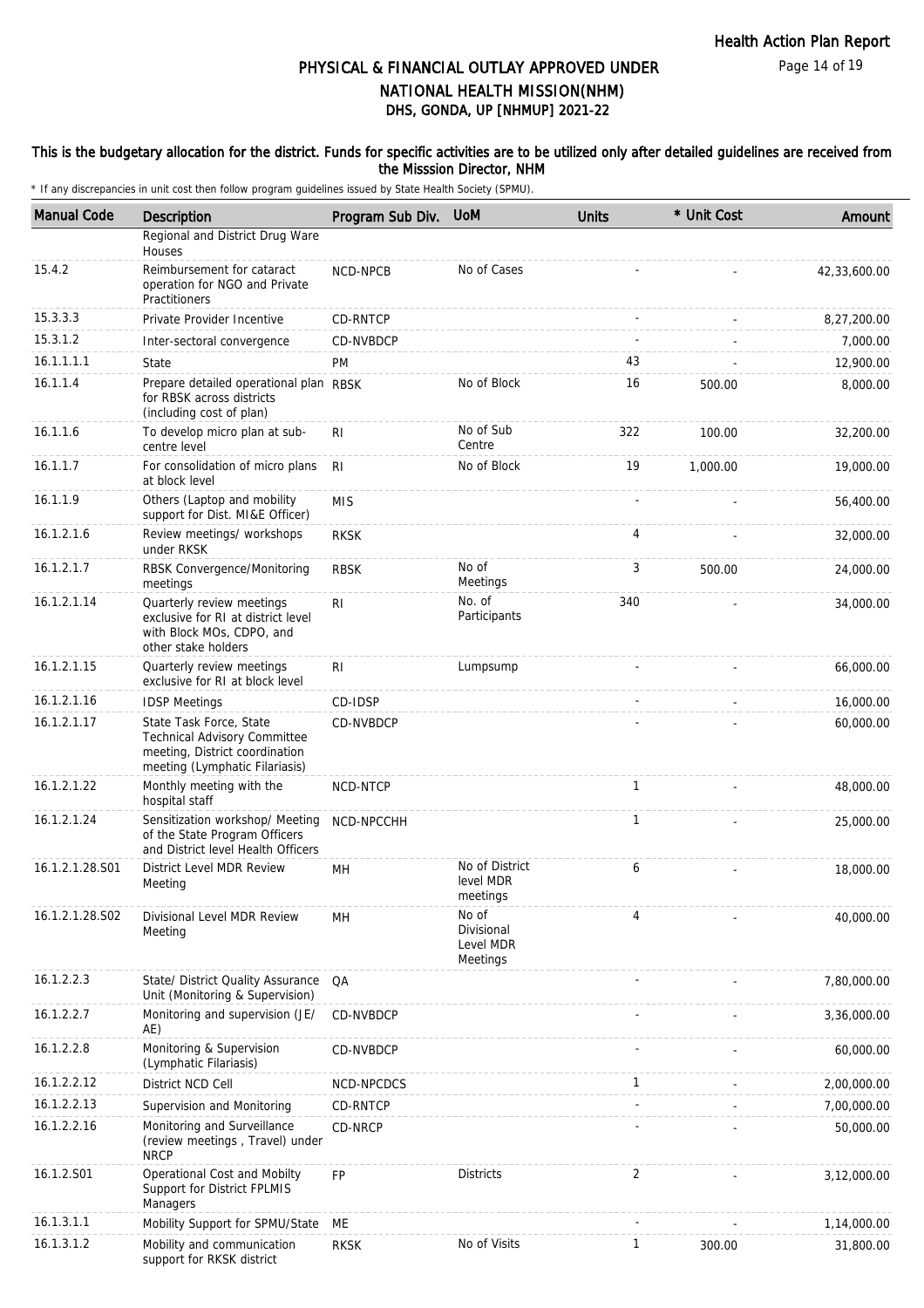### This is the budgetary allocation for the district. Funds for specific activities are to be utilized only after detailed guidelines are received from the Misssion Director, NHM

| <b>Manual Code</b> | Description                                                                                                                                           | Program Sub Div. UoM |                                                           | <b>Units</b> | * Unit Cost | Amount       |
|--------------------|-------------------------------------------------------------------------------------------------------------------------------------------------------|----------------------|-----------------------------------------------------------|--------------|-------------|--------------|
|                    | coordinator/consultant                                                                                                                                |                      |                                                           |              |             |              |
| 16.1.3.1.4         | Mobility Costs for ASHA<br>Resource Centre/ASHA<br>Mentoring Group (Kindly Specify)                                                                   | CP                   |                                                           |              |             | 88,000.00    |
| 16.1.3.1.9         | Mobility support for Rapid<br>Response Team                                                                                                           | CD-NVBDCP            |                                                           |              |             | 1,14,750.00  |
| 16.1.3.1.13        | Vehicle Operation (POL) (NTEP)                                                                                                                        | CD-RNTCP             |                                                           |              |             | 11,00,000.00 |
| 16.1.3.1.14        | Vehicle hiring (NTEP)                                                                                                                                 | CD-RNTCP             |                                                           |              |             | 5,94,000.00  |
| 16.1.3.1.18.2      | Hiring of Operational Vehicle<br>under NTCP                                                                                                           | NCD-NTCP             |                                                           | $\mathbf{1}$ |             | 4,80,000.00  |
| 16.1.3.3.1         | PM activities for World<br>Population Day' celebration<br>(Only mobility cost): funds<br>earmarked for district level<br>activities                   | FP                   | No of Events                                              | 1            | 20,000.00   | 20,000.00    |
| 16.1.3.3.2         | PM activities for Vasectomy<br>Fortnight celebration (Only<br>mobility cost): funds earmarked<br>for district level activities                        | FP                   | No of Events                                              | $\mathbf{1}$ | 5.000.00    | 5,000.00     |
| 16.1.3.3.3.S01     | Mobility Support for District -<br>M&E                                                                                                                | ME                   | 02 Taxis hired<br>at Dist. for SS<br>@33000/Vehic<br>le   | 36           | 33,000.00   | 11,88,000.00 |
| 16.1.3.3.3.S03     | Mobilty Support for CHO TA/DA                                                                                                                         | <b>CP</b>            | No. of CHO                                                |              | 500.00      | 8,70,000.00  |
| 16.1.3.3.5         | Mobility Costs for ASHA<br>Resource Centre/ASHA<br>Mentoring Group (Kindly Specify)                                                                   | <b>CP</b>            |                                                           |              |             | 10,000.00    |
| 16.1.3.3.7         | Mobility Support for supervision<br>for district level officers.                                                                                      | R <sub>l</sub>       | No of Distrcts                                            |              |             | 2,50,000.00  |
| 16.1.3.3.8         | MOBILITY: Travel Cost, POL,<br>etc. during outbreak<br>investigations and field visits for<br>monitoring programme activities<br>at DSU on need basis | CD-IDSP              |                                                           |              |             | 7,20,000.00  |
| 16.1.3.3.9         | Monitoring, Evaluation &<br>Supervision & Epidemic<br>Preparedness (Only Mobility<br>Expenses)                                                        |                      |                                                           |              |             | 1,98,000.00  |
| 16.1.3.3.10        | Travel expenses - Contractual<br>Staff at District level                                                                                              | CD-NLEP              |                                                           |              |             | 25,000.00    |
| 16.1.3.3.11        | Mobility Support: District Cell                                                                                                                       | CD-NLEP              |                                                           |              |             | 1,50,000.00  |
| 16.1.3.3.13        | Miscellaneous/ Travel                                                                                                                                 | NCD-NMHP             |                                                           | $\mathbf{1}$ |             | 5,00,000.00  |
| 16.1.3.3.14        | <b>Enforcement Squads</b>                                                                                                                             | NCD-NTCP             |                                                           | $\mathbf{1}$ |             | 10,000.00    |
| 16.1.3.3.16        | District NCD Cell (TA, DA, POL)                                                                                                                       | NCD-NPCDCS           |                                                           | $\mathbf{1}$ |             | 2,00,000.00  |
| 16.1.3.3.17.S01    | Mission Parivar Vikas Campaign                                                                                                                        | FP                   | No of<br>Campaign                                         | 28           | 1,000.00    | 28,000.00    |
| 16.1.3.3.17.S04    | Mobility Support for District<br>Maternal Health Consultant                                                                                           | MH                   | No fo<br>Mentoring &<br>Support visit                     | 12           |             | 1,20,000.00  |
| 16.1.3.4.1         | PM activities for World<br>Population Day' celebration<br>(Only mobility cost): funds<br>earmarked for block level<br>activities                      | <b>FP</b>            | No of Events                                              | 16           | 1.000.00    | 16,000.00    |
| 16.1.3.4.2         | PM activities for Vasectomy<br>Fortnight celebration (Only<br>mobility cost): funds earmarked<br>for block level activities                           | FP                   | No of Events                                              | 16           | 1,000.00    | 16,000.00    |
| 16.1.3.4.3.S01     | Mobility for Supportive<br>Supervision At Block Level-M&E                                                                                             | ME                   | 01 Taxi hired<br>at Block level<br>for SS<br>@33000/Vehic |              | 33,000.00   | 63,36,000.00 |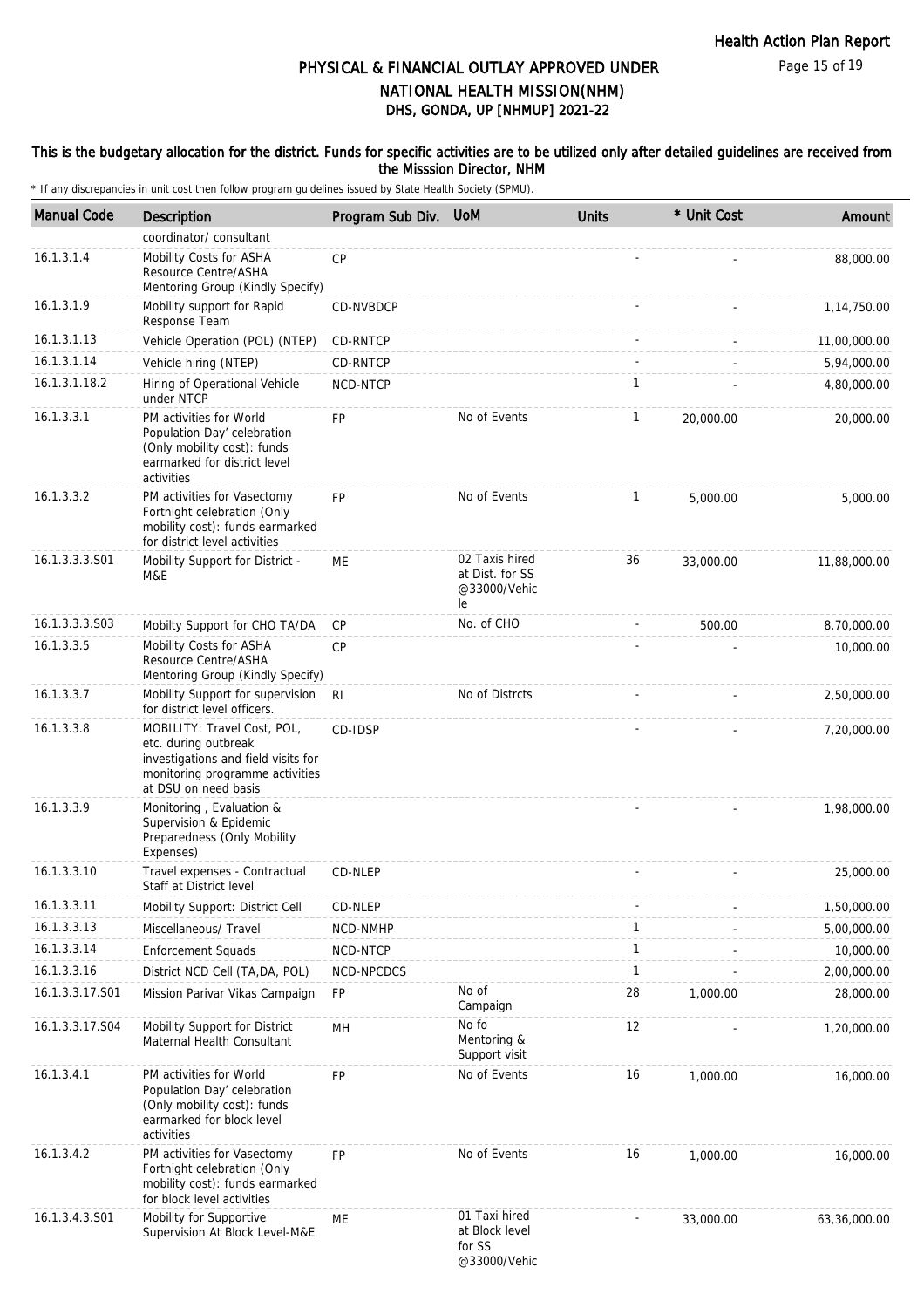### This is the budgetary allocation for the district. Funds for specific activities are to be utilized only after detailed guidelines are received from the Misssion Director, NHM

| <b>Manual Code</b> | <b>Description</b>                                                                                       | Program Sub Div. | <b>UoM</b>                   | <b>Units</b> | * Unit Cost | Amount         |
|--------------------|----------------------------------------------------------------------------------------------------------|------------------|------------------------------|--------------|-------------|----------------|
|                    |                                                                                                          |                  | le                           |              |             |                |
| 16.1.3.4.3.S02     | Mobility Support &<br>Commnication cost for BCPM                                                         | <b>CP</b>        | No. of BCPM                  |              | 5,100.00    | 9,79,200.00    |
| 16.1.3.4.5.S01     | Communication Cost for HWC<br>Staff                                                                      | CP               |                              |              |             | 7,25,000.00    |
| 16.1.4.1.1         | JSY Administrative Expenses                                                                              | MН               | As per<br>Deliveries<br>Load |              |             | 40,35,760.00   |
| 16.1.4.1.5         | Office expenses on telephone,<br>fax, Broadband Expenses &<br><b>Other Miscellaneous</b><br>Expenditures | CD-IDSP          |                              |              |             | 2,64,000.00    |
| 16.1.4.1.6         | contingency support                                                                                      | <b>CD-NVBDCP</b> |                              |              |             | 50,000.00      |
| 16.1.4.1.10        | Office Operation (Miscellaneous)                                                                         | CD-RNTCP         |                              |              |             | 4,37,500.00    |
| 16.1.4.1.11        | Tobacco Cessation Centre (TCC): NCD-NTCP<br>Office Expenses                                              |                  |                              | 1            |             | 1,00,000.00    |
| 16.1.4.2.1         | District Quality Assurance Unit<br>(Operational cost)                                                    | QA               |                              |              |             | 8,52,000.00    |
| 16.1.4.2.4         | Office operation & Maintenance - CD-NLEP<br><b>District Cell</b>                                         |                  |                              |              |             | 35,000.00      |
| 16.1.4.2.5         | District Cell - Consumables                                                                              | CD-NLEP          |                              |              |             | 30,000.00      |
| 16.1.4.2.6         | Operational expenses of the<br>district centre : rent, telephone<br>expenses, website etc.               | NCD-NMHP         |                              | $\mathbf{1}$ |             | 10,000.00      |
| 16.1.4.2.8         | District Tobacco Control Cell<br>(DTCC): Misc./Office Expenses                                           | NCD-NTCP         |                              | $\mathbf{1}$ |             | 5,00,000.00    |
| 16.1.4.2.9         | District NCD Cell (Contingency)                                                                          | NCD-NPCDCS       |                              | $\mathbf{1}$ |             | 1,00,000.00    |
| 16.1.4.3.1         | SNCU Data management<br>(excluding HR)                                                                   | <b>CH</b>        | No of Units                  | $\mathbf{1}$ | 1,00,000.00 | 60,000.00      |
| 16.1.5.2.1         | Minor repairs and AMC of<br>IT/office equipment supplied<br>under IDSP                                   | CD-IDSP          |                              |              |             | 10,000.00      |
| 16.1.5.2.4         | Vehicle Operation (Maintenance)                                                                          | CD-RNTCP         |                              |              |             | 1,62,000.00    |
| 16.1.5.3.1         | PM activities under Micronutrient RI<br>Supplementation Programme                                        |                  | Lumpsump                     |              |             | 3,12,000.00    |
| 16.1.5.3.3         | Concurrent Audit system                                                                                  | <b>FD</b>        |                              |              |             | 1,50,000.00    |
| 16.1.5.3.7         | Epidemic preparedness (Dengue CD-NVBDCP<br>& Chikungunya)                                                |                  |                              |              |             | 35,000.00      |
| 16.1.5.3.16.S05    | DPMU Operational Cost                                                                                    | <b>HR</b>        |                              | 1            |             | 13,76,220.00   |
| 16.1.5.3.16.S06    | <b>BPMU Oprational Cost</b>                                                                              | <b>HR</b>        |                              | 16           |             | 33, 33, 888.00 |
| 16.1.5.3.16.S09    | Oprational Cost for RBSK                                                                                 | RBSK             | No of DEIC<br>Manager        | 1            | 10,000.00   | 10,000.00      |
| 16.1.5.3.16.S10    | Operational cost of RBSK-MHT                                                                             | RBSK             | No of Team                   | 32           | 14,000.00   | 4,48,000.00    |
| 16.1.5.3.16.S15    | Office & Administrative Expence<br>for State & District Rabies<br>Program                                | CD-NRCP          |                              |              |             | 12,000.00      |
| 16.1.5.3.16.S18    | Office operational cost & other<br>office expences unedr NPCB                                            | NCD-NPCB         |                              |              |             | 1,00,000.00    |
| 16.1.5.3.16.S22.   | Annual Maint. & operation of<br>WIC/WIF at state and division<br>level under RI                          | R <sub>l</sub>   | No of Points                 | 1            | 40,000.00   | 40,000.00      |
| 16.1.5.3.16.S22.   | Electrictity Bill of WIC/WIF at<br>state and division level under RI                                     | RI               | No of Points                 | $\mathbf{1}$ | 1,00,000.00 | 1,00,000.00    |
| 16.1.5.3.16.S22.   | Pol & Opex of DG set of Vaccine<br>Storage at state and division<br>level under RI                       | R <sub>l</sub>   | No of Points                 |              | 2,00,000.00 | 2,00,000.00    |
| 16.1.5.3.16.S22.   | Pol & Opex of DG set of Vaccine<br>Storage at District level & other<br>Cold Chain Point under RI        | R <sub>l</sub>   | <b>Districts</b>             |              | 1,20,000.00 | 1,20,000.00    |
| 16.1.5.3.16.S25    | Operational Cost for District                                                                            | MH               | No of monthly                |              |             | 1,20,000.00    |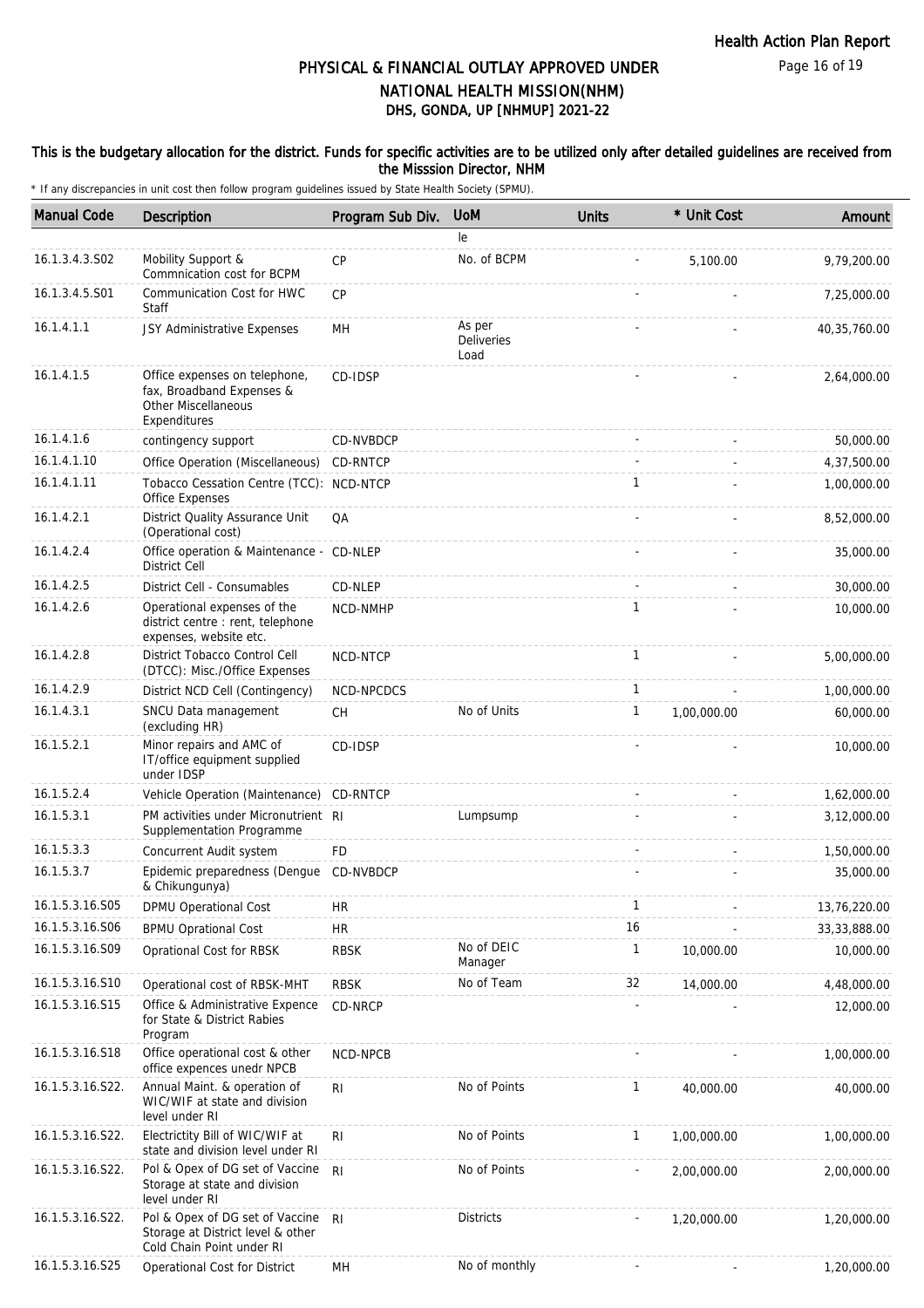### This is the budgetary allocation for the district. Funds for specific activities are to be utilized only after detailed guidelines are received from the Misssion Director, NHM

| <b>Manual Code</b> | Description                                                                      | Program Sub Div. | <b>UoM</b>                      | Units        | * Unit Cost | Amount       |
|--------------------|----------------------------------------------------------------------------------|------------------|---------------------------------|--------------|-------------|--------------|
|                    | Maternal Health Consultant                                                       |                  | operational<br>cost             |              |             |              |
| 16.2.1.S01         | Divisional Data Assistant                                                        | <b>FP</b>        | No of<br>HR/MONTH               | $\mathbf{1}$ | 25,358.00   | 3,19,511.00  |
| 16.2.1.S02         | Data Entry Operator                                                              | <b>FP</b>        | No of<br>HR/MONTH               | $\mathbf{1}$ | 14.071.00   | 2,55,259.00  |
| 16.2.1.S11         | Contigency District PCPNDT Cell FP                                               |                  | No of<br>District/Month         | $\mathbf{1}$ | 5,000.00    | 5,000.00     |
| 16.2.1.S12         | Contigency Division PCPNDT Cell FP                                               |                  | No of<br>Div/Month              | $\mathbf{1}$ | 10,000.00   | 10,000.00    |
| 16.2.2.S02         | Division Level Mobility Support<br>for PNDT Team                                 | <b>FP</b>        | No of Division                  | $\mathbf{1}$ | 10,000.00   | 10,000.00    |
| 16.2.2.S03         | District Level Mobility Support<br>for PNDT Team                                 | <b>FP</b>        | No of Distrcts                  | $\mathbf{1}$ | 50,000.00   | 50,000.00    |
| 16.3.2.S01         | Mobility Support for HMIS &<br>MCTS Block Level                                  | <b>MIS</b>       |                                 | 16           |             | 57,600.00    |
| 16.3.2.S02         | Mobility Support for HMIS &<br><b>MCTS Division Level</b>                        | <b>MIS</b>       |                                 |              |             | 1,76,400.00  |
| 16.3.3.S01         | Operational cost for HMIS &<br>MCTS-AMC                                          | <b>MIS</b>       |                                 |              |             | 1,58,400.00  |
| 16.3.3.S02         | Operational cost for HMIS &<br><b>MCTS-Internet</b>                              | <b>MIS</b>       |                                 |              |             | 2,46,000.00  |
| 16.3.3.S03         | Operational cost for HMIS &<br>MCTS-Office Expenditure                           | <b>MIS</b>       |                                 |              |             | 3,42,000.00  |
| 16.3.3.S04         | Operational cost for HMIS &<br>MCTS-Recurring Charges for<br><b>ANMOL Tablet</b> | <b>MIS</b>       |                                 | 531          |             | 19,11,600.00 |
| 16.4.2.1.1.S01     | District Programme Manager                                                       | HR               |                                 | $\mathbf{1}$ |             | 6,61,632.00  |
| 16.4.2.1.1.S02     | <b>District Community Process</b><br>Manager                                     | <b>HR</b>        |                                 | $\mathbf{1}$ |             | 5,38,488.00  |
| 16.4.2.1.1.S04     | District Accounts Manager                                                        | HR               |                                 | 1            |             | 5,38,488.00  |
| 16.4.2.1.1.S05     | District Data Cum Account<br>Assistant                                           | <b>HR</b>        |                                 | $\mathbf{1}$ |             | 1,63,350.00  |
| 16.4.2.1.1.S06     | DEIC manager                                                                     | <b>RBSK</b>      |                                 | $\mathbf{1}$ |             | 5,02,080.00  |
| 16.4.2.1.1.S09     | Support Staff                                                                    | <b>HR</b>        |                                 | $\mathbf{1}$ |             | 2,00,775.00  |
| 16.4.2.1.1.S11     | District M I & E Officer                                                         | <b>MIS</b>       |                                 |              |             | 1,80,000.00  |
| 16.4.2.1.2.S01     | <b>RKSK Consultant</b>                                                           | <b>RKSK</b>      |                                 | $\mathbf{1}$ |             | 3,80,369.00  |
| 16.4.2.1.2.S02     | District Consultant(MH)                                                          | MH               | No of District<br>Consultant MH | 1            |             | 5,29,200.00  |
| 16.4.2.1.2.S04     | District Hospital Quality Manager QA                                             |                  |                                 | 2            |             | 10,73,500.00 |
| 16.4.2.1.2.S05     | <b>District Consultant Quality</b><br>Assurance                                  | QA               |                                 | $\mathbf{1}$ |             | 7,33,000.00  |
| 16.4.2.1.2.S06     | Division Consultant Public Health QA                                             |                  |                                 | 1            |             | 7,90,800.00  |
| 16.4.2.1.5.S01     | M & E Officer                                                                    | <b>MIS</b>       |                                 |              |             | 6,25,118.00  |
| 16.4.2.1.5.S02     | M & E Assistant                                                                  | <b>MIS</b>       |                                 |              |             | 1,05,000.00  |
| 16.4.2.1.8.S01     | Programme cum Admin. Asst.                                                       | QA               |                                 | 2            |             | 4,69,915.00  |
| 16.4.2.2.2.S01     | District Epidemiologist-CD-IDSP                                                  | CD-IDSP          |                                 |              |             | 9,18,918.00  |
| 16.4.2.2.2.S04     | District AES/JE Consultant                                                       | CD-NVBDCP        |                                 | $\mathbf{1}$ |             | 7,02,913.00  |
| 16.4.2.2.3.S01     | Programme Assistants/District<br>Technical Assitant-CD-NVBDCP-<br>AES/JE         | CD-NVBDCP        |                                 | $\mathbf{1}$ |             | 2,87,638.00  |
| 16.4.2.2.4.S01     | Sr PMDT-TB HIV Coodinators                                                       | CD-RNTCP         |                                 |              |             | 4,47,539.00  |
| 16.4.2.2.4.S02     | PPM Coordinator-RNTCP                                                            | CD-RNTCP         |                                 |              |             | 67,850.00    |
| 16.4.2.2.4.S03     | District Programme Coordinator-<br><b>RNTCP</b>                                  | CD-RNTCP         |                                 |              |             | 5,59,000.00  |
| 16.4.2.2.5.S01     | District Data Manager-CD-IDSP                                                    | CD-IDSP          |                                 |              |             | 3,91,822.00  |
| 16.4.2.2.6.S01     | Senior Treatment Supervisor                                                      | CD-RNTCP         |                                 |              |             | 52,05,170.00 |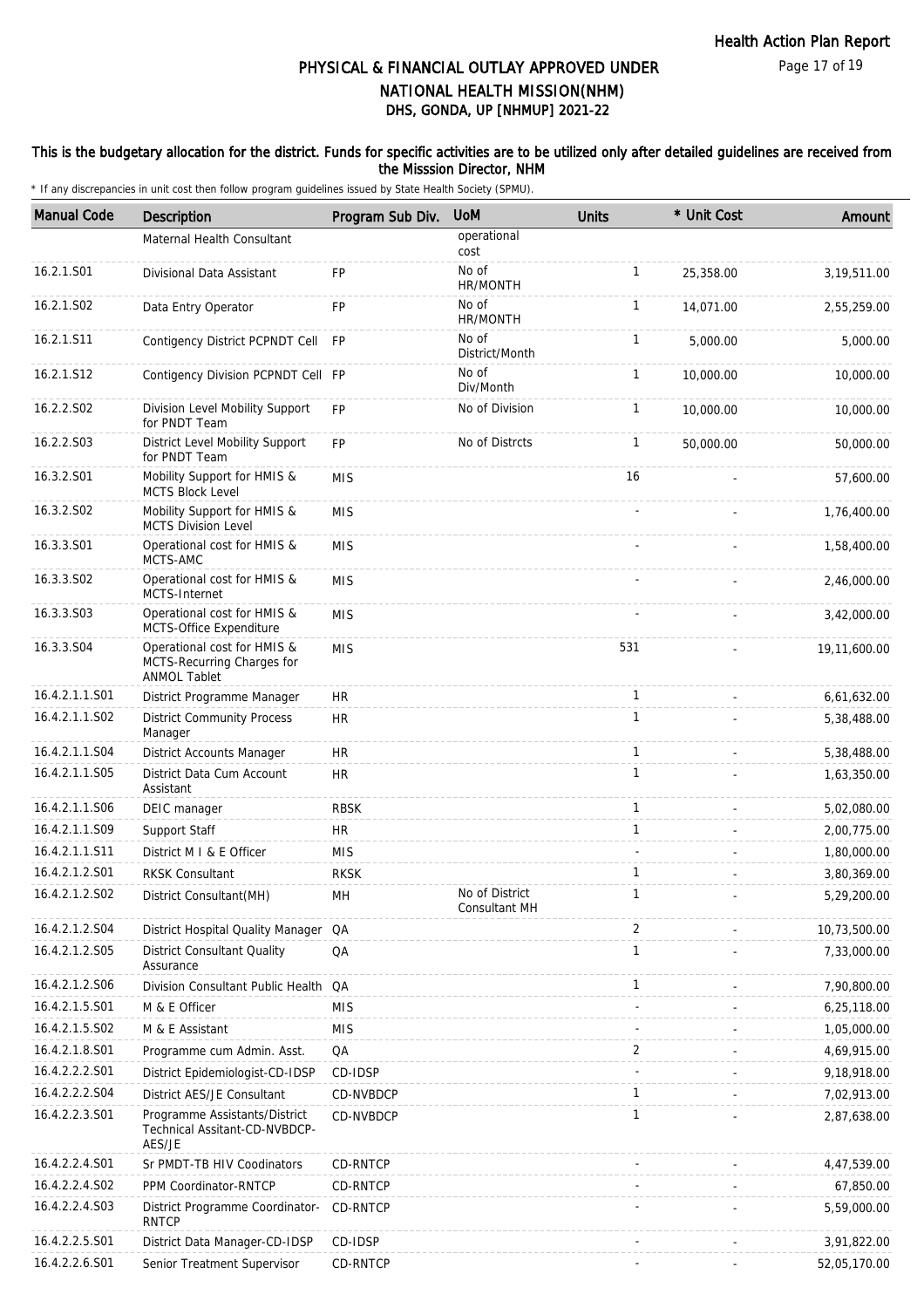### This is the budgetary allocation for the district. Funds for specific activities are to be utilized only after detailed guidelines are received from the Misssion Director, NHM

| <b>Manual Code</b> | <b>Description</b>                                                         | Program Sub Div. | <b>UoM</b>          | <b>Units</b>   | * Unit Cost | Amount         |
|--------------------|----------------------------------------------------------------------------|------------------|---------------------|----------------|-------------|----------------|
|                    | (STS)                                                                      |                  |                     |                |             |                |
| 16.4.2.2.6.S03     | Senior TB Lab Supervisor(STLS)                                             | CD-RNTCP         |                     |                |             | 31,85,070.00   |
| 16.4.2.2.7.S01     | Accountant- Full time                                                      | CD-RNTCP         |                     |                |             | 3,85,000.00    |
| 16.4.3.1.1.S01     | <b>Block Programme Manager</b>                                             | HR               |                     | 16             |             | 64,69,248.00   |
| 16.4.3.1.1.S02     | <b>Block Account Manager</b>                                               | <b>HR</b>        |                     | 16             |             | 49,10,004.00   |
| 16.4.3.1.1.S03     | <b>Block Community Process</b><br>Manager                                  | <b>CP</b>        |                     |                |             | 44,46,180.00   |
| 16.4.3.1.9.S03     | Data Entry Operator-HR                                                     | HR.              |                     | $\overline{2}$ |             | 5,57,040.00    |
| 16.4.3.1.9.S04     | Data Entry Operator-MCTS OPR<br>820 MIS                                    | <b>MIS</b>       |                     | 16             |             | 42, 18, 624.00 |
| 16.4.3.1.9.S05     | Data Entry Operator-MIS<br>Outsource                                       | <b>MIS</b>       |                     | 7498           |             | 37,489.00      |
| 16.4.3.1.9.S07     | Data Entry Operator-RI                                                     | RI               |                     |                |             | 2,84,004.00    |
| 16.4.3.1.9.S08     | Data Entry Operator-RNTCP                                                  | CD-RNTCP         |                     |                |             | 3,30,000.00    |
| 16.4.3.1.9.S11     | Data Entry Operator- CD-IDSP                                               | CD-IDSP          |                     |                |             | 1,87,398.00    |
| 16.4.3.1.9.S13     | Data Entry Operator- NBCP-<br><b>District</b>                              | NCD-NPCB         |                     |                |             | 1,60,606.00    |
| 16.4.3.1.9.S18     | Data Entry Operator - CD-AES/JE                                            | CD-NVBDCP        |                     | $\mathbf{1}$   |             | 98,330.00      |
| 17.2.1             | Telemedicine/ teleconsultation<br>facility under Ayushman Bharat<br>H&WC   | <b>CP</b>        |                     |                |             | 19,68,000.00   |
| 17.6               | Implementation of Hospital<br>Management System                            | <b>MIS</b>       |                     |                |             | 11,00,000.00   |
| 17.8.S05           | Internet Cost to ASHA & AF at<br><b>HWC</b>                                | <b>CP</b>        | No of ASHA &<br>AF  |                | 200.00      | 24,34,200.00   |
| 18.1.4             | Counseling training for Service<br>Provider                                | <b>FP</b>        | No of Batch         | 1              | 15,400.00   | 15,400.00      |
| 18.2.3             | Strengthening of Eco Platform                                              | CP               |                     |                |             | 1,20,000.00    |
| U.1.1.1.2          | Support for implementation of<br><b>NVBDCP</b>                             | CD-NVBDCP        |                     |                |             | 3,49,000.00    |
| U.1.3.1            | Operational Expenses of UPHCs<br>(excluding rent)                          | <b>NUHM</b>      | No of UPHC          | 2              | 8,000.00    | 1,92,000.00    |
| U.2.2.1            | Mobility support for ANM/LHV                                               | <b>NUHM</b>      | No of ANM           | 11             | 500.00      | 66,000.00      |
| U.2.3.1            | <b>UHNDs</b>                                                               | <b>NUHM</b>      | No of ANM           | 11             | 1,000.00    | 1,32,000.00    |
| U.2.3.2            | Special outreach camps in<br>slums/ vulnerable areas                       | <b>NUHM</b>      | No of UPHC          | 2              | 6,500.00    | 78,000.00      |
| U.3.1.1.1          | Incentives for routine activities                                          | <b>NUHM</b>      | No of ASHA          | 43             | 2,000.00    | 10,32,000.00   |
| U.3.1.1.2          | ASHA incentives for Ayushman<br>Bharat Health & Wellness<br>Centres (H&WC) | <b>NUHM</b>      | No of ASHA          | 2              | 1,000.00    | 24,000.00      |
| U.3.1.1.3.S01      | Incentive for Health Promotion<br>Day for ASHAs                            | <b>NUHM</b>      | No of ASHA          | 43             | 200.00      | 1,03,200.00    |
| U.3.1.1.3.S02      | Incentive for PMMVY for ASHAs                                              | <b>NUHM</b>      | No of<br>Benificary | 602            | 100.00      | 60,200.00      |
| U.3.1.1.3.S03      | Incentive for Dengue and<br>chikenguiniya for ASHAs                        | CD-NVBDCP        |                     |                |             | 43,000.00      |
| U.3.1.2.1          | Module Training (Induction, VI & NUHM<br>VII)                              |                  |                     | 31             |             | 1,40,600.00    |
| U.3.1.3.1          | Supportive provisions (uniform/<br>awards etc)                             | <b>NUHM</b>      |                     | 43             |             | 26,800.00      |
| U.3.2.1.1          | Training of MAS                                                            | <b>NUHM</b>      | No of Batch         | 3              | 43,300.00   | 1,29,900.00    |
| U.4.1.1.2          | Untied grants to UPHCs Rented<br><b>Building</b>                           | <b>NUHM</b>      | No of UPHC          | 2              | 1,00,000.00 | 2,00,000.00    |
| U.4.1.4            | Untied grants to MAS                                                       | <b>NUHM</b>      | No of MASs          | 43             | 5,000.00    | 2,15,000.00    |
| U.5.1.4.           | Rent for UPHC                                                              | <b>NUHM</b>      | No of UPHC          | 2              | 17,325.00   | 4,15,800.00    |
| U.6.2.1.1          | Procurement of drugs for AB-<br>H&WCs                                      | <b>NUHM</b>      | No of HWC           | 1              | 1,30,000.00 | 1,30,000.00    |